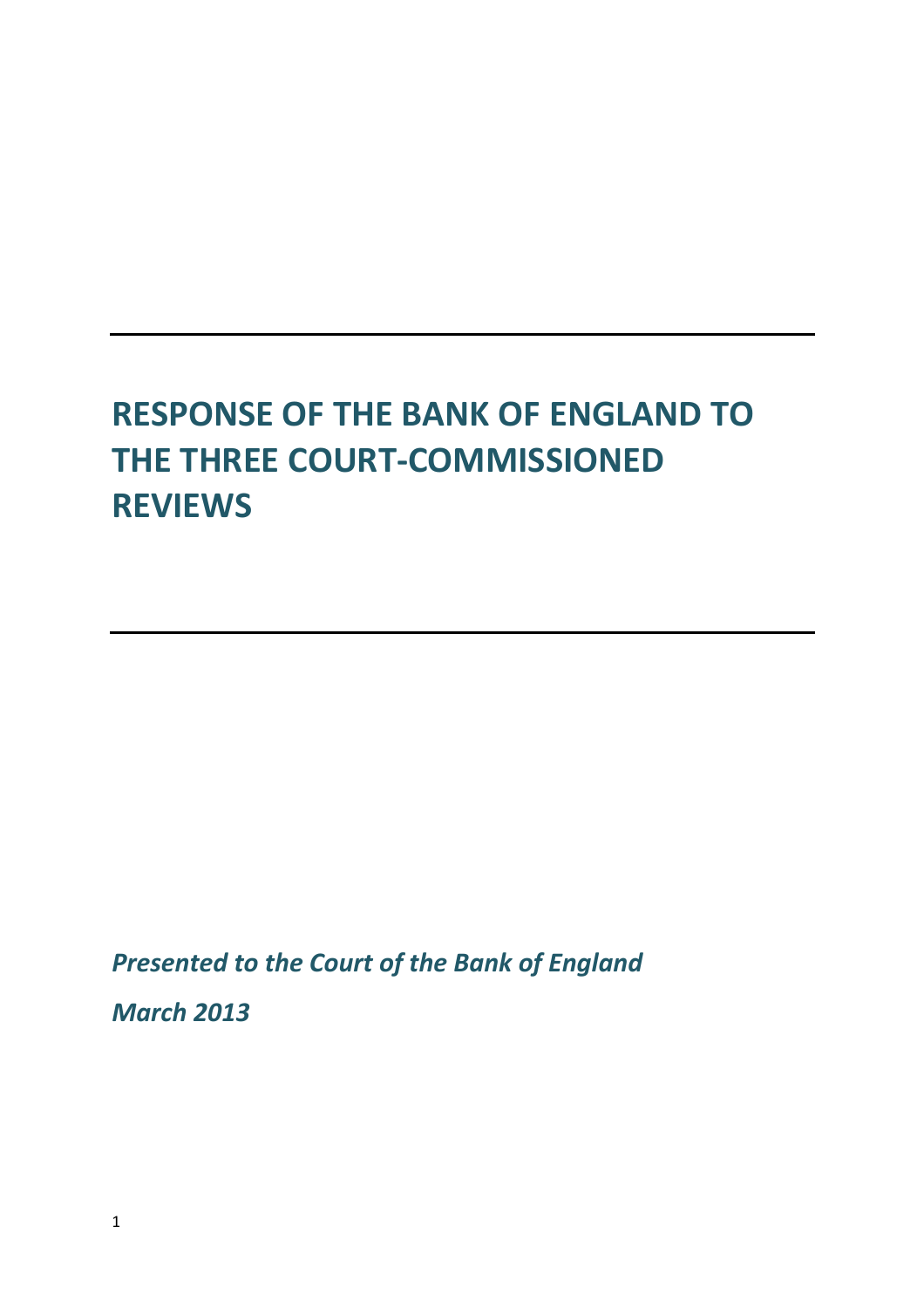### **Response of the Bank of England to the Three Court‐Commissioned Reviews**

- 1. In May 2012, the Court of the Bank of England commissioned a set of three Reviews into areas of the Bank's performance and existing capabilities. Each Review was led by an independent, internationally respected expert. The Reviews were published in November 2012.
- 2. The three Reviews covered:
	- The provision of Emergency Liquidity Assistance in 2008/9.
	- The Bank's framework for providing liquidity to the banking system as a whole.
	- The Monetary Policy Committee's forecasting capability.
- 3. This document sets out the proposed response of the Bank's Executive to each of the 71 recommendations or options and suggestions for change made in the three reviews. That response, which has been endorsed by the Court of the Bank, is very positive. Having consulted, where appropriate, the Court, the Monetary Policy Committee and the Financial Policy Committee, the Bank is minded to take forward almost all of them.
- 4. Even though, overall, the Reviews did not find the Bank's frameworks and processes to be at fault, they did identify a range of potential improvements, some of them modest, others more fundamental and far-reaching. The result of the proposed changes will include: an enhanced readiness for future provision of Emergency Liquidity Assistance; changes to the Sterling Monetary Framework in respect of providing liquidity insurance to the banking system; and a new forecast process that includes more consideration of alternative policy options and greater transparency.
- 5. This document provides a summary of the proposed changes to be made in response to each of the three reviews and detailed tables describing the responses to each of the 71 specific recommendations or options. The response to each is categorised into one of the following four groups: (1) The Bank has already implemented or will implement the recommendation forthwith; (2) The Bank intends to implement, but to do so will require further planning; (3) Before implementing, further analysis is required to assess the merits and drawbacks of the recommendation; (4) The Bank does not intend to implement the recommendation.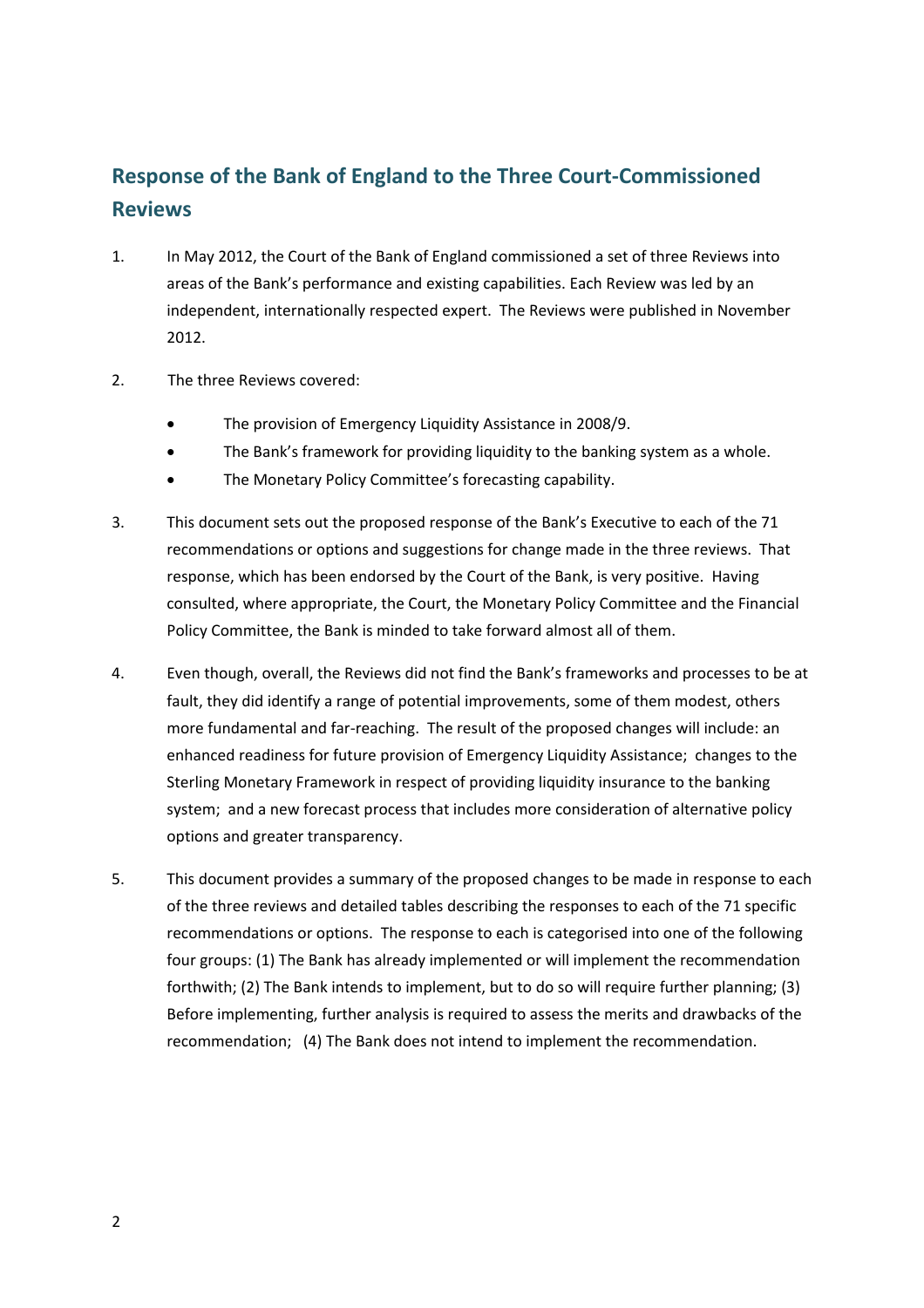## **Contents**

| Winters Review of the Bank's Framework for Providing Liquidity to the Banking System  13 |  |
|------------------------------------------------------------------------------------------|--|
|                                                                                          |  |
| Stockton Review of the Monetary Policy Committee's Forecasting Capability21              |  |
|                                                                                          |  |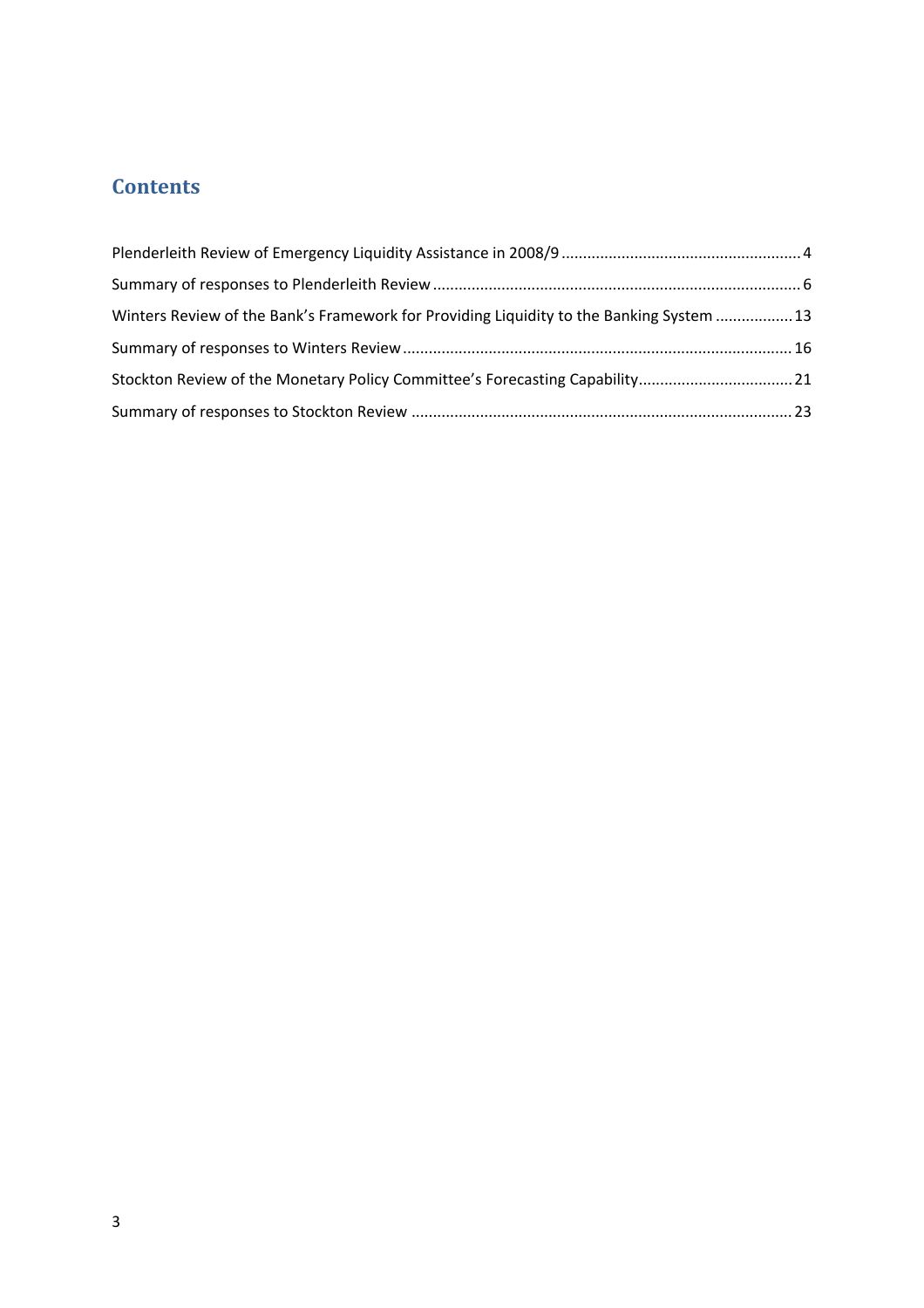### **Plenderleith Review of Emergency Liquidity Assistance in 2008/9**

- 1. The remit of the Plenderleith Review was to examine how the Bank discharged its responsibilities as Lender of Last Resort in 2008‐9 and to make recommendations for the conduct of Emergency Liquidity Assistance operations (ELA) in the future. Specifically, the Review examined: (a) the basis of the Bank's decisions to provide ELA; (b) governance arrangements for making those decisions; (c) the structure and terms of each ELA operation; (d) the effects of ELA on its recipients and on overall financial stability; and (e) the capability of the Bank to plan, implement and manage ELA operations. The report covered the 2008‐9 ELA operations for HBOS and RBS but not for Northern Rock (2007), which was covered in the Treasury Select Committee's report *The run on the Rock.<sup>1</sup>*
- 2. The overall assessment of the Review was positive, commending the manner in which ELA was conducted and noting the improvements made to the ELA framework and preparedness since 2008‐9. Plenderleith wrote, "*the Bank has built on its experience of 2008 and is as fully prepared as could reasonably be expected*", and that there has been a "*significant enhancement of the authorities' ability to scan the horizon for impending financial stresses*" since 2008.
- 3. Nevertheless, the Review raised 28 recommendations in relation to ELA. A number of the recommendations were aimed at **improving processes**; others emphasised the need to ensure that the Bank's **collateral management** capabilities evolve in line with changes in the structure of commercial banks' balance sheets. The Bank will implement almost all of these.
- 4. Over and above this, Plenderleith emphasised the challenges that any institution would face in **maintaining the heightened level of readiness and horizon scanning** for rare and high impact events which the Bank has developed over the course of the financial crisis. He recommended that the Bank takes steps to ensure that it mitigates the risk that this capacity will erode over time. In response to the Review, the Bank is reflecting on what additional

<sup>1</sup> The House of Commons Treasury Committee's report, *The run on the Rock*, Fifth Report of Session 2007–08, HC56‐I, January 2008, available at http://www.publications.parliament.uk/pa/cm200708/cmselect/cmtreasy/56/56i.pdf.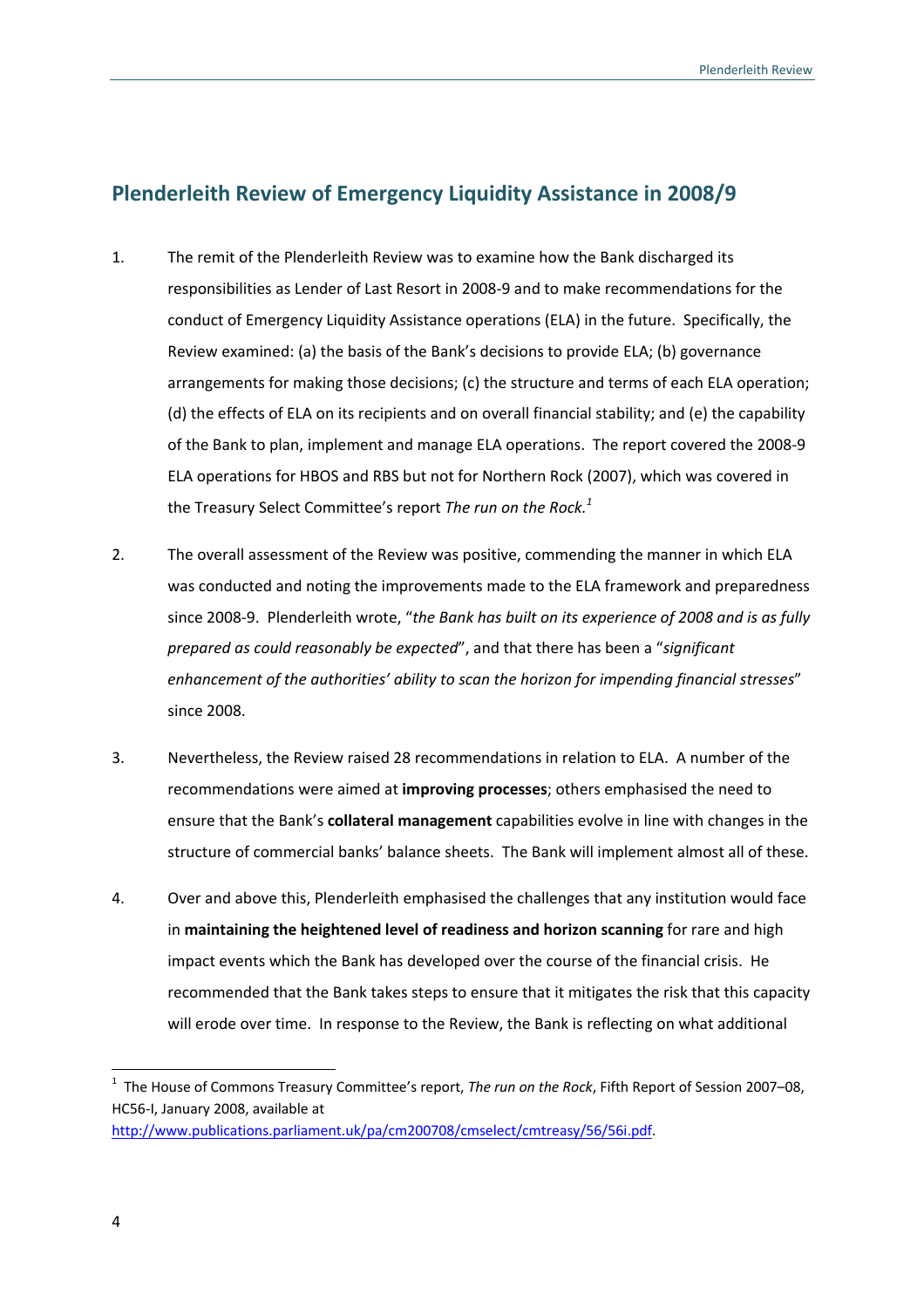steps or processes it should put in place to manage this risk, especially when calmer financial conditions return.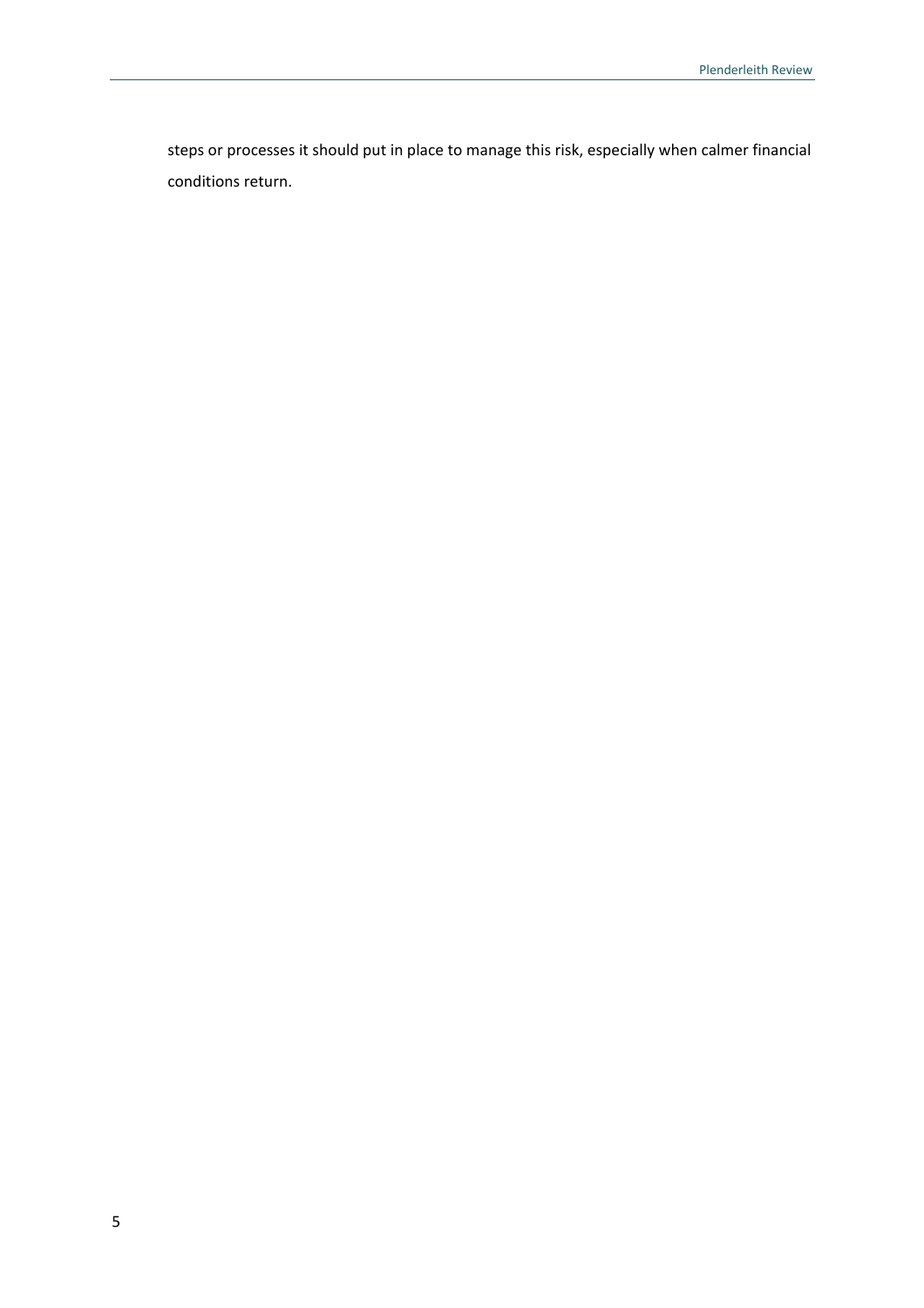#### **Summary of responses to Plenderleith Review**

Category descriptions: **1)** Implemented or implemented forthwith; **2)** Intend to implement but will require further planning; **3)** Further analysis is required to assess the merits and drawbacks of the recommendation; **4)** Do not intend to implement, with reasons explaining the difference of view.

| No. | Recommendation                                                         | Category       | <b>Next steps</b>                                                    |
|-----|------------------------------------------------------------------------|----------------|----------------------------------------------------------------------|
|     | HORIZON SCANNING AND PLANNING FOR EMERGENCY LIQUIDITY                  |                |                                                                      |
|     | <b>ASISTANCE (ELA)</b>                                                 |                |                                                                      |
|     | In situations where the Bank is aware of a bank experiencing           | $\overline{2}$ | The Discount Window Facility (DWF) is the most likely mechanism      |
|     | escalating liquidity strains, the Bank could consider whether it might | (2013 H2)      | to address this issue of earlier access to liquidity provision. The  |
|     | act pre-emptively to provide bilateral liquidity support before the    |                | Bank will also ensure that it can provide pre-emptive liquidity      |
|     | need definitively crystallises.                                        |                | support when appropriate.                                            |
|     | It will be important that the Bank continues to develop and monitor    | 2              | Agreed. A review will be undertaken to identify whether there is     |
|     | processes to enable sufficient and intelligent filtering of the        | (2013 H2)      | more that could helpfully be done in this regard.                    |
|     | formidable amount of raw data and information now being collected      |                |                                                                      |
|     | and analysed within the Bank, such that senior staff receive timely    |                |                                                                      |
|     | notification of key developments, without being overwhelmed with       |                |                                                                      |
|     | data and analysis.                                                     |                |                                                                      |
|     | It will be important for the Bank to maintain its strengthened         | $\overline{2}$ | Agreed. The implementation of statutory changes to the               |
|     | capacity to scan the horizon for impending financial stresses even     | (2013 H2)      | regulatory architecture will help to ensure that advances in the     |
|     | when financial conditions return to relative calm. It will be a        |                | Bank's ability to horizon-scan are not lost. A specific review of    |
|     | challenge not to allow the functions within the Bank that have been    |                | horizon-scanning will be undertaken. In addition, to guard           |
|     | built up as a response to the crisis to deteriorate when the           |                | against this risk, Court will receive periodic reports on the issue. |
|     | immediate need for them is less intense.                               |                |                                                                      |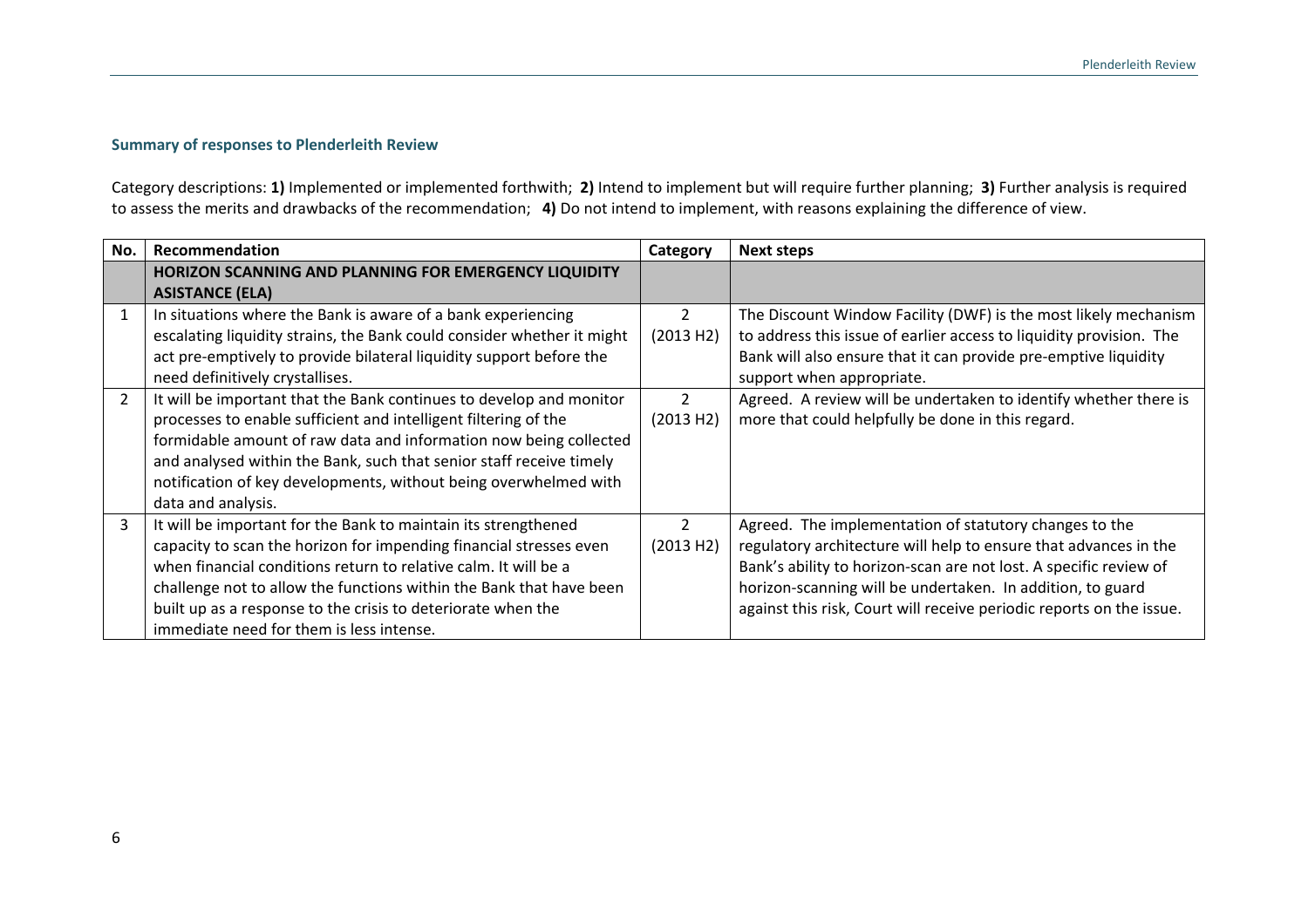| No.            | Recommendation                                                                                                                                                                                                                                                                                                                                                                                         | Category                    | <b>Next steps</b>                                                                                                                                                                                                                                                                              |
|----------------|--------------------------------------------------------------------------------------------------------------------------------------------------------------------------------------------------------------------------------------------------------------------------------------------------------------------------------------------------------------------------------------------------------|-----------------------------|------------------------------------------------------------------------------------------------------------------------------------------------------------------------------------------------------------------------------------------------------------------------------------------------|
| 4              | The Bank needs to be able to identify impending systemic shocks<br>emanating from, or impacting on, non-bank financial institutions.                                                                                                                                                                                                                                                                   | $\overline{2}$<br>(2013 H2) | Agreed. The Financial Policy Committee will have a statutory<br>responsibility for monitoring systemic risks, including those<br>emanating from outside the scope of microprudential<br>supervision. The horizon-scanning review (see recommendation<br>3 above) will also cover this finding. |
| 5              | The Bank's foreign currency swap lines with overseas central banks<br>are currently due to be renewed on 1 February 2013. It would be a<br>sensible contingency for the Bank to maintain these swap lines in<br>case of need.                                                                                                                                                                          | $\mathbf{1}$                | Agreed. The existing swap lines have been extended for a<br>further year.                                                                                                                                                                                                                      |
| 6              | The Bank should continue to explore the options of funding the<br>provision of foreign currency ELA through swaps undertaken in the<br>market, or by using the Bank's or Government's foreign exchange<br>reserves, in order to ensure that it is adequately prepared to extend<br>foreign currency ELA if swap lines with other central banks were for<br>some reason not available for that purpose. | $\overline{2}$              | Contingency plans are being developed and will be revisited<br>annually.                                                                                                                                                                                                                       |
| $\overline{7}$ | Notwithstanding the Bank's improved ability to identify impending<br>financial stresses, some shocks, such as the impact of rogue traders,<br>or events like 9/11, are, by their nature, inherently unforeseeable.<br>The Bank needs to maintain its capacity to manage the<br>consequences of unforeseen, as well as foreseeable, events.                                                             | $\overline{2}$<br>(2013 H2) | Agreed. An annual internal test of ELA will be introduced to<br>assess the Bank's capacity to manage shocks.                                                                                                                                                                                   |
| 8              | The Bank should consider what expertise-for example in risk<br>management and collateral valuation-it needs to have in-house for<br>crisis scenarios if it is unlikely to be able to call on external expertise,<br>either because an operation needs to be implemented at short<br>notice or because the Bank has concerns about secrecy.                                                             | $\overline{2}$<br>(2013 H2) | Agreed. In-house expertise available to manage collateral risk<br>has been increased. A further review will be undertaken,<br>following the first annual test of ELA processes planned in<br>response to recommendation 7 (see recommendation 9 of the<br>Winters Review).                     |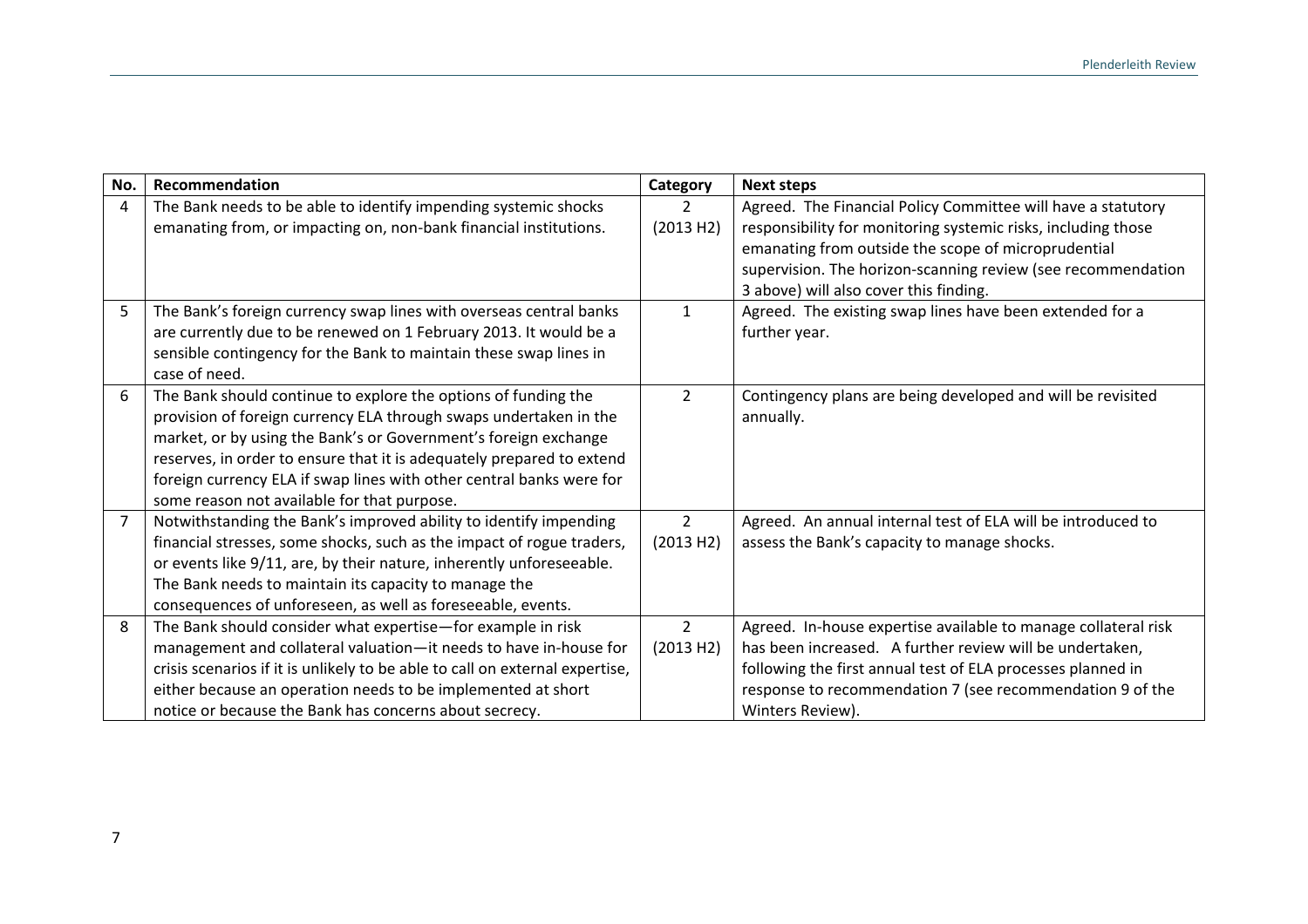| No. | Recommendation                                                         | Category       | <b>Next steps</b>                                                 |
|-----|------------------------------------------------------------------------|----------------|-------------------------------------------------------------------|
| 9   | In some instances the Bank's normal external legal advisers may not    | 1              | Agreed. The Legal Directorate is alert to the issue and has       |
|     | be able to be used because they are already representing the           |                | contingency plans.                                                |
|     | counterparty to which ELA is being extended. The Bank is aware of      |                |                                                                   |
|     | this possibility and should continue to make contingency plans for     |                |                                                                   |
|     | engaging alternative legal advisers if needed.                         |                |                                                                   |
|     | <b>LENDING DECISIONS AND TERMS</b>                                     |                |                                                                   |
| 10  | It will be important to ensure that the more structured framework      | $\mathbf{1}$   | Agreed. The Memorandum of Understanding on Crisis                 |
|     | which is now in place for assessing whether the criteria are met for   |                | Management between the Bank and HM Treasury will come into        |
|     | extending ELA can be made to work effectively in practice, so that     |                | force on 1 April when the Prudential Regulation Authority         |
|     | the Bank, including in future the Prudential Regulation Authority,     |                | becomes part of the Bank. The Memorandum specifies the            |
|     | can marshal information internally in an efficient manner and, in      |                | decision-making responsibilities to advance ELA.                  |
|     | conjunction with HMT, reach and implement decisions on whether         |                |                                                                   |
|     | or not to extend ELA without delay.                                    |                |                                                                   |
| 11  | The Bank may need to give more detailed consideration to how it        | $\overline{2}$ | The Bank will ensure that its collateral risk management function |
|     | would accept, value and determine appropriate haircuts for             | (2013 H2)      | evolves over time in response to the changing composition of      |
|     | collateral outside that eligible in operations within its published    |                | balance sheets of financial institutions. Regular monitoring of   |
|     | framework. As a consequence, the Bank will need to ensure that its     |                | assets on the balance sheets of Sterling Monetary Framework       |
|     | risk management function continues to develop in response to the       |                | (SMF) eligible institutions will be undertaken in response to a   |
|     | evolving balance sheets of banks.                                      |                | recommendation of the Winters Review.                             |
| 12  | The task of managing and realising collateral, particularly portfolios | $\overline{2}$ | Agreed. A project to determine what actions would be necessary    |
|     | of unsecuritised loans, in the event that an ELA recipient defaulted   | (2013 H2)      | to risk-manage certain types of collateral has been initiated and |
|     | would be a formidable administrative challenge. The Bank needs to      |                | an implementation plan will be prepared (see recommendation 9     |
|     | have a fully developed plan to manage this process.                    |                | of the Winters Review).                                           |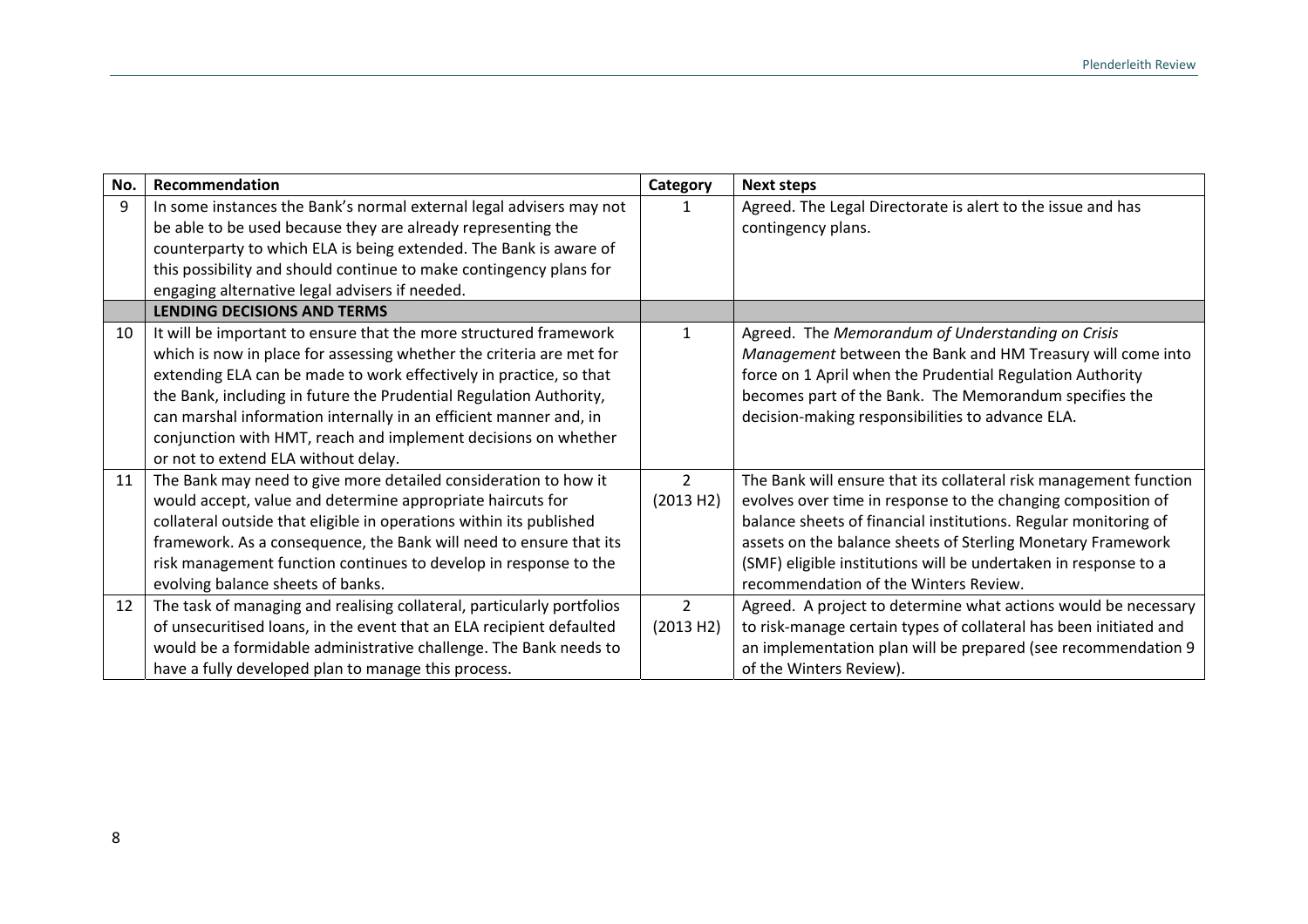| No. | Recommendation                                                         | Category       | <b>Next steps</b>                                              |
|-----|------------------------------------------------------------------------|----------------|----------------------------------------------------------------|
| 13  | In any future ELA, the Bank as both lender and the supervisory         | $\overline{2}$ | Agreed. The Bank will consider what can be done in addition to |
|     | authority will need to be closely involved in monitoring the progress  | (2013 H2)      | its existing arrangements.                                     |
|     | of the ELA recipient in returning to a more liquid position and in     |                |                                                                |
|     | repaying the outstanding ELA. The Bank should consider what            |                |                                                                |
|     | monitoring might be necessary in future and how legal agreements       |                |                                                                |
|     | should be structured to ensure that the banks in receipt of ELA are    |                |                                                                |
|     | obliged to facilitate that monitoring.                                 |                |                                                                |
| 14  | Since ELA operations require authorisation by the Chancellor, it       | $\overline{2}$ | Agreed.                                                        |
|     | would in principle be logical for the Bank to seek an indemnity from   | (2013 H1)      |                                                                |
|     | HMT for the full amount of ELA from the outset of any operation.       |                |                                                                |
|     | <b>GOVERNANCE AND DECISION MAKING</b>                                  |                |                                                                |
| 15  | In view of the scale of risk to which the Bank's balance sheet may be  | $2^{\circ}$    | Agreed. A reporting structure will be agreed with Court.       |
|     | exposed by any ELA lending, a more structured process of reporting     | (2013 H1)      |                                                                |
|     | on the progress of ELA operations by the Executive to the relevant     |                |                                                                |
|     | committee of the Bank's Court of Directors might assist that           |                |                                                                |
|     | committee in discharging its oversight responsibilities-for example,   |                |                                                                |
|     | a daily teleconference and weekly monitoring reports, covering in      |                |                                                                |
|     | particular the risk management policies being put in place by the      |                |                                                                |
|     | Bank to manage the increased exposure.                                 |                |                                                                |
| 16  | It is recommended that the Bank's formal statement, approved by        | $\mathbf{1}$   | Agreed. Matters Reserved to Court is being updated to reflect  |
|     | Court, setting out how Court operates, Governance of the Bank          |                | this recommendation.                                           |
|     | Including Matters Reserved to Court, be reviewed to specify more       |                |                                                                |
|     | clearly and precisely Court's role as regards the Bank's balance sheet |                |                                                                |
|     | and its financial risk exposure.                                       |                |                                                                |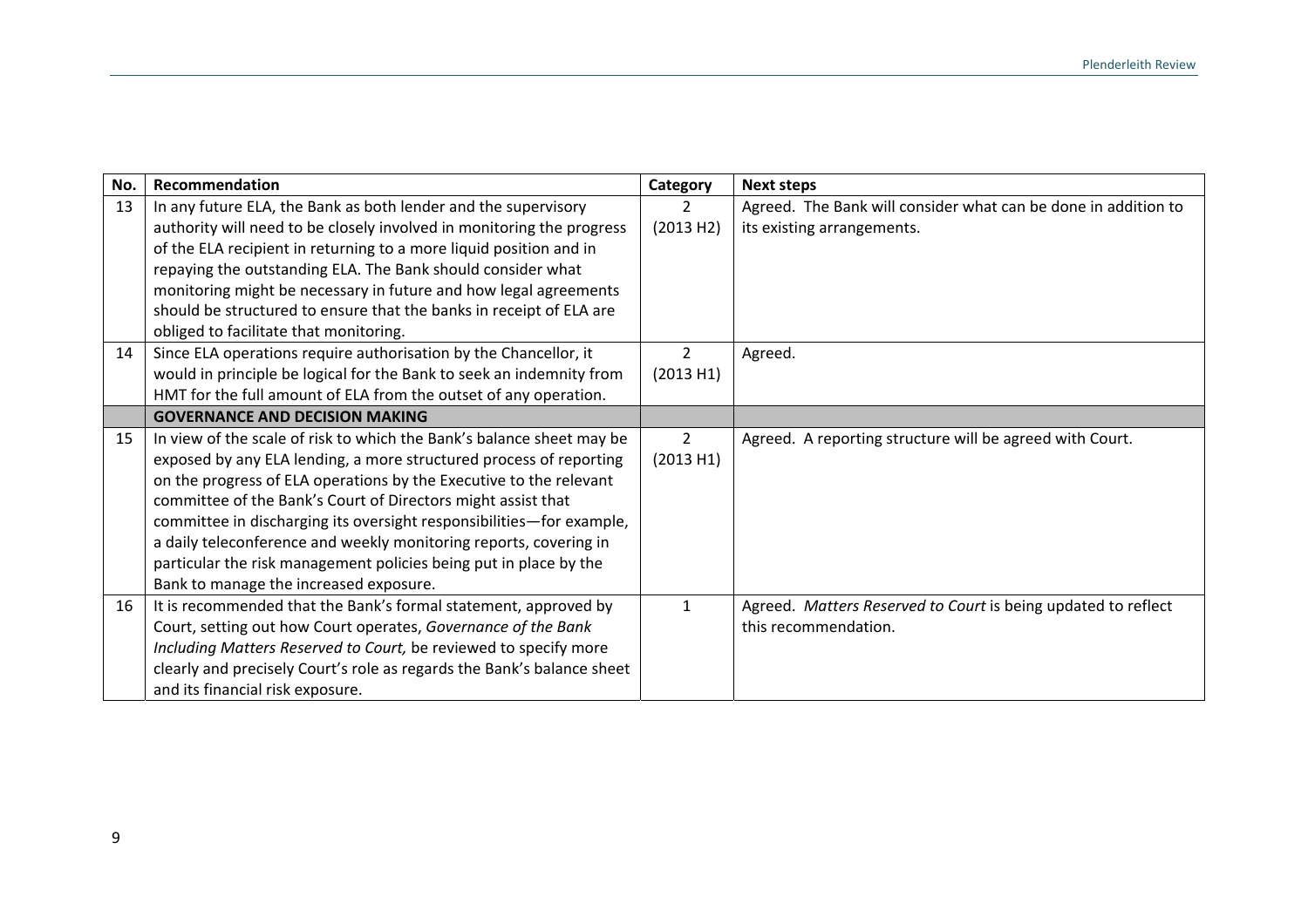| No. | Recommendation                                                                                                                                                                                                                                                                                                                                                                                                                                                                                                                                                            | Category       | <b>Next steps</b>                                                                                                                                                                                                                                                                                                                  |
|-----|---------------------------------------------------------------------------------------------------------------------------------------------------------------------------------------------------------------------------------------------------------------------------------------------------------------------------------------------------------------------------------------------------------------------------------------------------------------------------------------------------------------------------------------------------------------------------|----------------|------------------------------------------------------------------------------------------------------------------------------------------------------------------------------------------------------------------------------------------------------------------------------------------------------------------------------------|
| 17  | It is appropriate, given the need for meetings to be called at short<br>notice in a crisis and the need to maintain secrecy, for the<br>requirement to consult Court about ELA to be fulfilled by a smaller<br>group of Non-Executives. Any sub-committee constituted for this<br>purpose should, however, have substantial representation of non-<br>conflicted Non-Executive Directors.                                                                                                                                                                                 | 1              | Agreed. Terms of reference for sub-committees of Court will<br>reflect this recommendation.                                                                                                                                                                                                                                        |
| 18  | In order to minimise the scope for confusion, it might be logical to<br>manage any future ELA from the Markets Directorate, particularly if<br>any future ELA is likely to be similar in mechanism to the Discount<br>Window Facility, which is managed within that Directorate. Equally,<br>other management structures would be possible and it is<br>recommended that the Bank reviews whether the present<br>dispersion of responsibilities remains appropriate in light of the<br>significant extension in recent years of its framework for liquidity<br>insurance. | 4              | The organisational structure of the Bank needs to support the<br>effective provision of ELA. The most important aspect - that risk<br>management should be undertaken in the Markets Directorate<br>where there is relevant specialist expertise - already applies.<br>The Bank will, however, keep these structures under review. |
| 19  | Separation at the Divisional level of the responsibility for initiation,<br>risk management and settlement of any ELA between front, middle<br>and back office is an appropriate step to strengthen risk<br>management safeguards.                                                                                                                                                                                                                                                                                                                                        | $\mathbf{1}$   | Agreed.                                                                                                                                                                                                                                                                                                                            |
| 20  | The current reporting lines of the Markets and Banking Services<br>Directorates to their respective Deputy Governors may leave scope<br>for uncertainty. A more structured approach of each Directorate<br>reporting to the relevant Deputy Governor for the latter's area of<br>responsibility could be considered. The structure of responsibilities<br>might appropriately be addressed when the third Deputy Governor,<br>responsible for the Prudential Regulation Authority, joins the Bank.                                                                        | $\overline{4}$ | In practice Executive Directors currently liaise closely with both<br>Deputy Governors and report to the relevant Deputy Governor.<br>The Bank will keep these structures under review.                                                                                                                                            |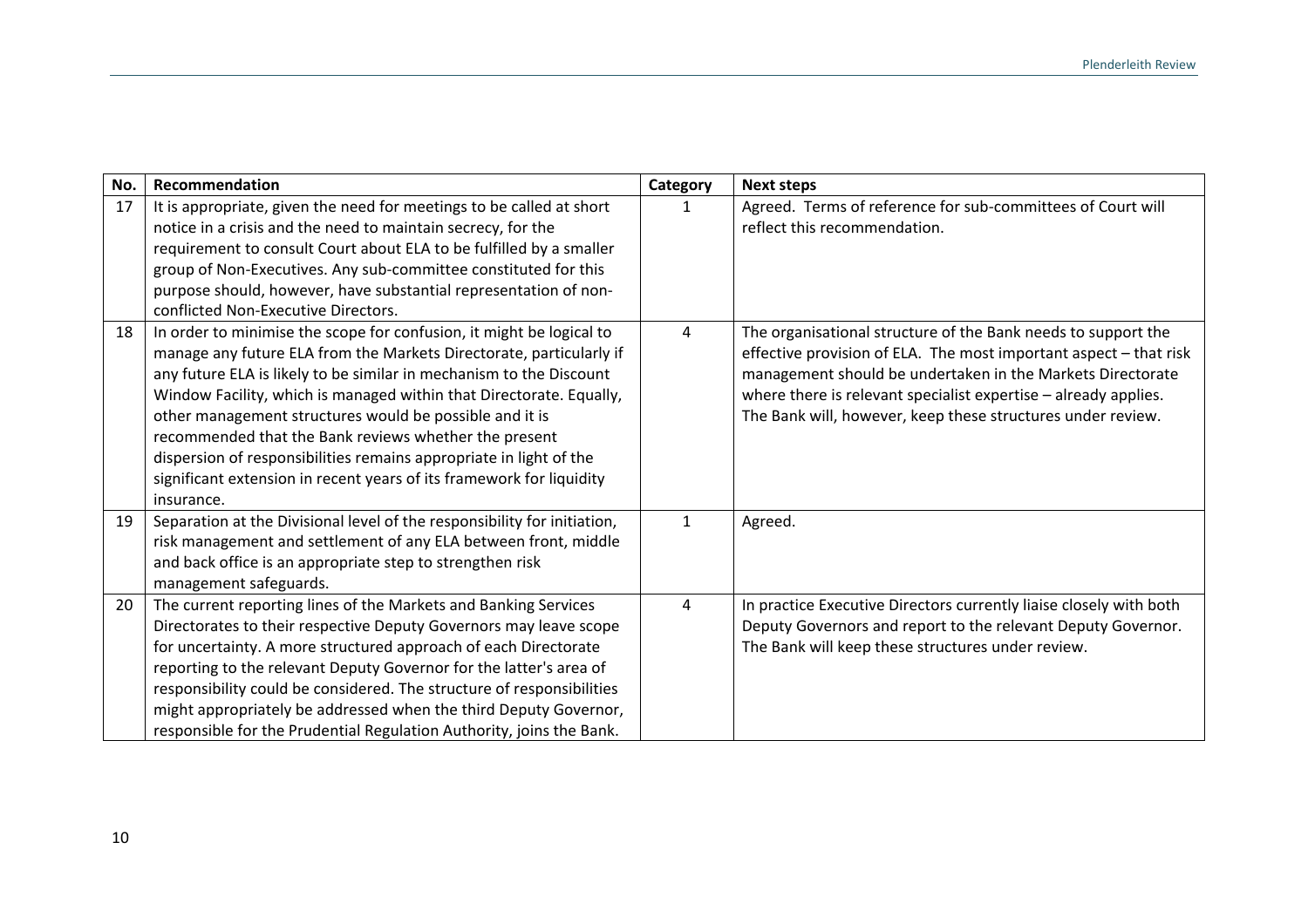| No. | Recommendation                                                                                                                         | Category       | <b>Next steps</b>                                                                                                                            |
|-----|----------------------------------------------------------------------------------------------------------------------------------------|----------------|----------------------------------------------------------------------------------------------------------------------------------------------|
| 21  | Consideration will need to be given to what role the new Financial<br>Policy Committee, which will have a statutory responsibility for | 1              | The FPC, with its objective of financial stability, has a limited role<br>in relation to decisions on ELA to individual firms. The Governors |
|     | monitoring systemic risk and initiating policy actions in that area,                                                                   |                | will ensure that the FPC is informed about any matters relevant                                                                              |
|     | would appropriately play in establishing the framework within which                                                                    |                | to its functions and decisions on the system as a whole. A                                                                                   |
|     | ELA decisions would be made.                                                                                                           |                | protocol for this has been agreed between the Executive and the                                                                              |
|     |                                                                                                                                        |                | FPC.                                                                                                                                         |
|     | <b>DISCLOSURE</b>                                                                                                                      |                |                                                                                                                                              |
| 22  | The Bank still publishes the weekly Bank Return, despite no longer                                                                     | 3              | Further analysis is required. The Bank agrees with the objective                                                                             |
|     | being required to, following the enactment of the Banking Act 2009.                                                                    | (2014 H1)      | of this recommendation that it should not inadvertently disclose                                                                             |
|     | It should consider ceasing to do so at an appropriate time, in order                                                                   |                | a covert ELA operation.                                                                                                                      |
|     | to improve its ability to provide covert liquidity assistance in future.                                                               |                |                                                                                                                                              |
| 23  | It is important that remaining uncertainties in some areas of the                                                                      | $\overline{2}$ | The Bank is engaging with relevant external parties to seek to                                                                               |
|     | legal and regulatory framework for disclosure are resolved so that to                                                                  | (2013 H1)      | minimise risks to its operations being disclosed when that would                                                                             |
|     | the extent possible the standard requirements for disclosure do not,                                                                   |                | be counterproductive for stability.                                                                                                          |
|     | in a crisis, counterproductively compromise the wider public interest                                                                  |                |                                                                                                                                              |
|     | in financial stability.                                                                                                                |                |                                                                                                                                              |
| 24  | It would be helpful, in terms of enabling ELA to be undertaken                                                                         | $\overline{2}$ | Agreed.                                                                                                                                      |
|     | covertly, if there were fuller implementation of the regulatory rule                                                                   |                |                                                                                                                                              |
|     | requiring banks periodically to realise a proportion of their liquid                                                                   |                |                                                                                                                                              |
|     | assets through repo or outright sale in the market, such that banks                                                                    |                |                                                                                                                                              |
|     | undertook this periodic realisation on sufficient scale to provide a                                                                   |                |                                                                                                                                              |
|     | degree of cover for any ELA support extended by the Bank.                                                                              |                |                                                                                                                                              |
| 25  | It would be appropriate for a process of quarterly review on the                                                                       | $\mathbf{1}$   | Agreed. A quarterly review will be undertaken.                                                                                               |
|     | timing of disclosure to be followed within the Bank in relation to any                                                                 |                |                                                                                                                                              |
|     | ELA that is not indemnified by HMT.                                                                                                    |                |                                                                                                                                              |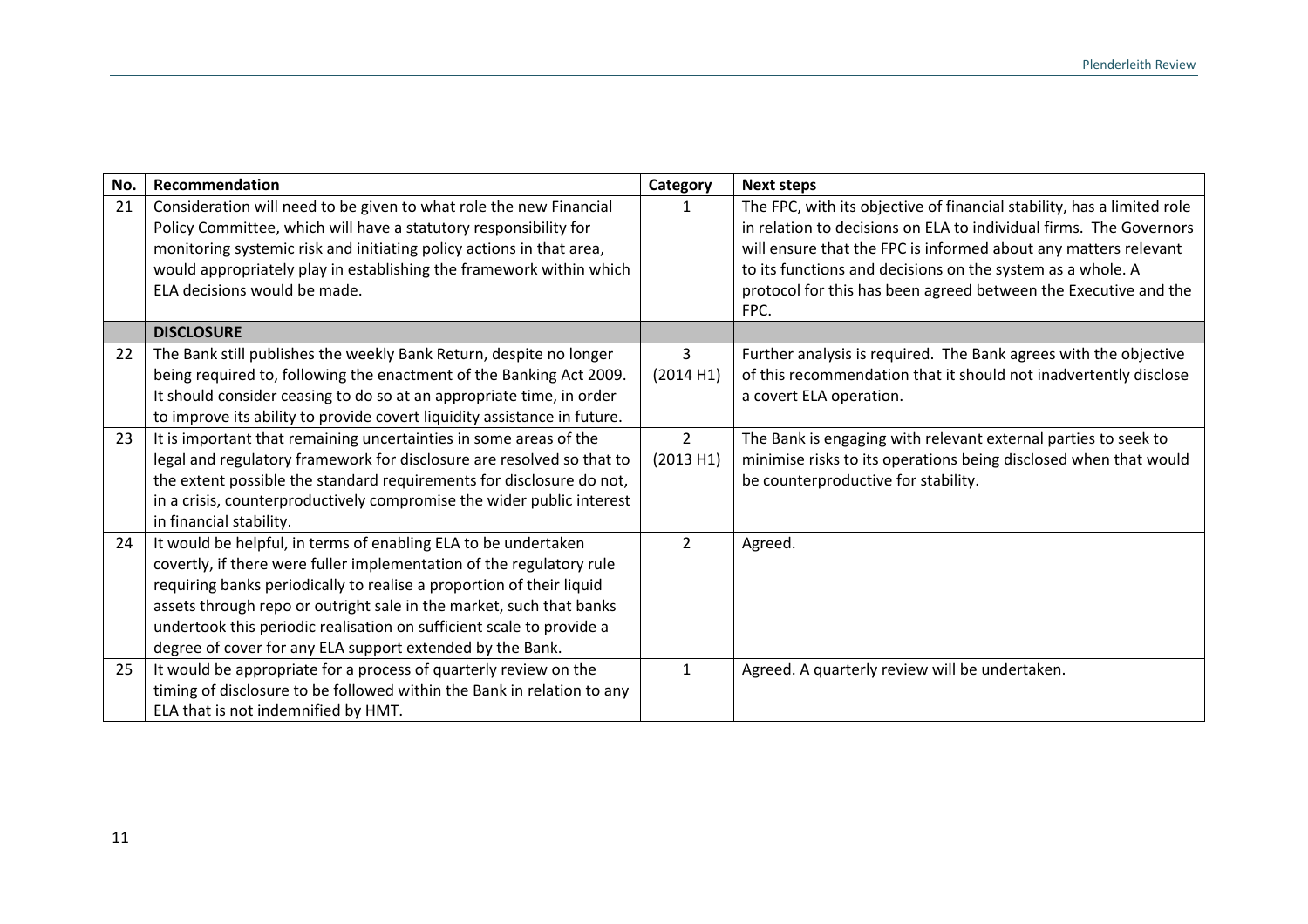| No. | Recommendation                                                                                                                                                                                                                                                                                                                                                                                                  | Category       | <b>Next steps</b>                                                                                                                                                                                                                                                           |
|-----|-----------------------------------------------------------------------------------------------------------------------------------------------------------------------------------------------------------------------------------------------------------------------------------------------------------------------------------------------------------------------------------------------------------------|----------------|-----------------------------------------------------------------------------------------------------------------------------------------------------------------------------------------------------------------------------------------------------------------------------|
|     | <b>FUTURE ELA AND LOLR FUNCTION</b>                                                                                                                                                                                                                                                                                                                                                                             |                |                                                                                                                                                                                                                                                                             |
| 26  | It will be important for the Bank to have the capacity, if necessary,<br>to extend ELA to non-banks if strains on one or more were to<br>precipitate a threat to systemic stability.                                                                                                                                                                                                                            |                | Agreed. There are no legal impediments to the Bank's ability to<br>advance liquidity assistance to non-bank financial institutions, if<br>warranted.                                                                                                                        |
| 27  | Given the fundamental changes in the nature of the Bank's lender of<br>last resort function since 2008, it may be appropriate at some stage<br>for the Bank to set out the principles under which it would<br>contemplate activating this function in its widest sense, particularly<br>in light of the greatly enhanced regulatory and statutory frameworks<br>within which the financial system now operates. | 2<br>(2014 H2) | The Bank will set out its policies once the remaining questions of<br>principle raised by the Winters and Plenderleith Reviews have<br>been resolved.                                                                                                                       |
| 28  | Some increase in the size of the Bank's capital may be appropriate,<br>to enable the Bank to play an effective role in a financial crisis,<br>where this can be done without public funds being put at risk, as<br>envisaged in the draft Memorandum of Understanding on Crisis<br>Management.                                                                                                                  | 3<br>(2014 H1) | The amount of capital on the Bank's balance sheet is ultimately a<br>matter for the Government as sole shareholder. The Bank will<br>consider the issues in the light of changes to its operations<br>generated by these Reviews and, if necessary, consult HM<br>Treasury. |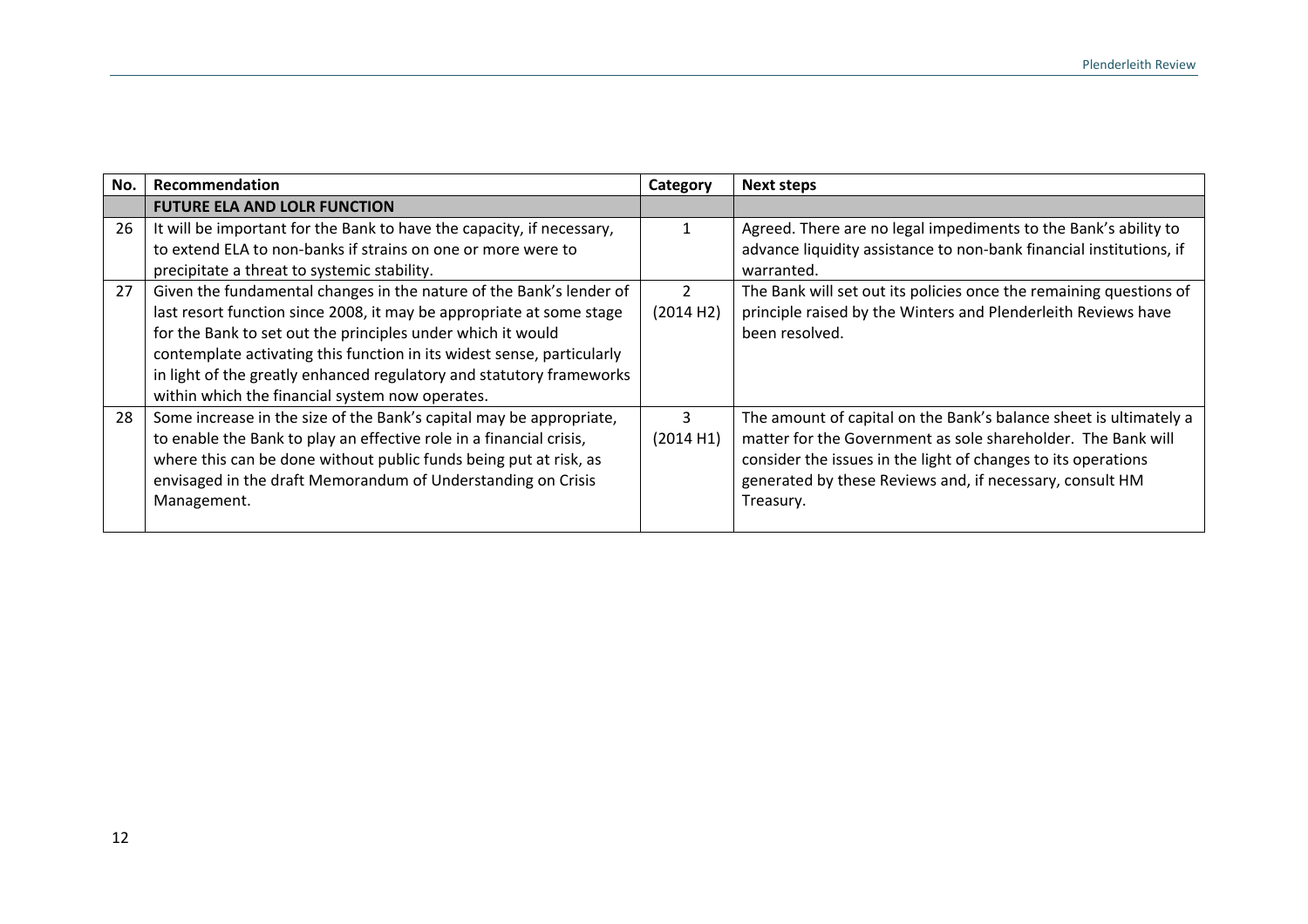### **Winters Review of the Bank's Framework for Providing Liquidity to the Banking System**

- 1. The Winters Review concluded that the Sterling Monetary Framework (SMF) had been consistently improved and functioned properly; the Bank had been responsive to changing conditions and the SMF was robust and broadly fit for purpose. It also identified in its recommendations a number of detailed aspects of the framework where further changes could be considered. In some cases, the issues raised were very substantial and were about what central banks should or should not do.
- 2. In most of the recommendations, the Review questioned whether the Bank should widen access to the SMF across a range of dimensions: price; collateral; maturity; and eligibility of firms. This in turn raises questions about moral hazard and the appropriate degree of official support for commercial institutions. Several of the recommendations are straightforward to accept and to implement, but some of the more complex issues go to the heart of central banking and, before any conclusions can be reached, need more thorough analysis and reflection.
- 2. Those recommendations which are broadly accepted can be divided into five work streams, each with some concrete deliverables in the first half of 2013:
- 3. **Mitigating stigma (recommendations 3–6).** The Review devotes considerable attention to how to mitigate perceptions of stigma in central bank facilities. The work programme will involve identifying the sources of stigma and identifying policy initiatives.
- 4. **Merger of Indexed Long‐Term Repo (ILTR) and Extended Collateral Term Repo (ECTR) (recommendations 7, 8).** By the end of March 2013 the staff will have begun to identify practical options for regularising an ECTR‐like operation while retaining the ability to respond to market-wide shocks outside the Bank's regular operations. Decisions on pricing will overlap somewhat with the work on stigma. Delivery of the chosen option will entail market consultation and systems development.
- 5. **Extending SMF access within banking groups (part of recommendation 11).** The statutory implementation of the 'ringfencing' recommendations of the Independent Commission on Banking will require a relaxation of the current policy of limiting the holding of a reserves account to a single entity within a banking group. During 2013 Q1 we will assess the case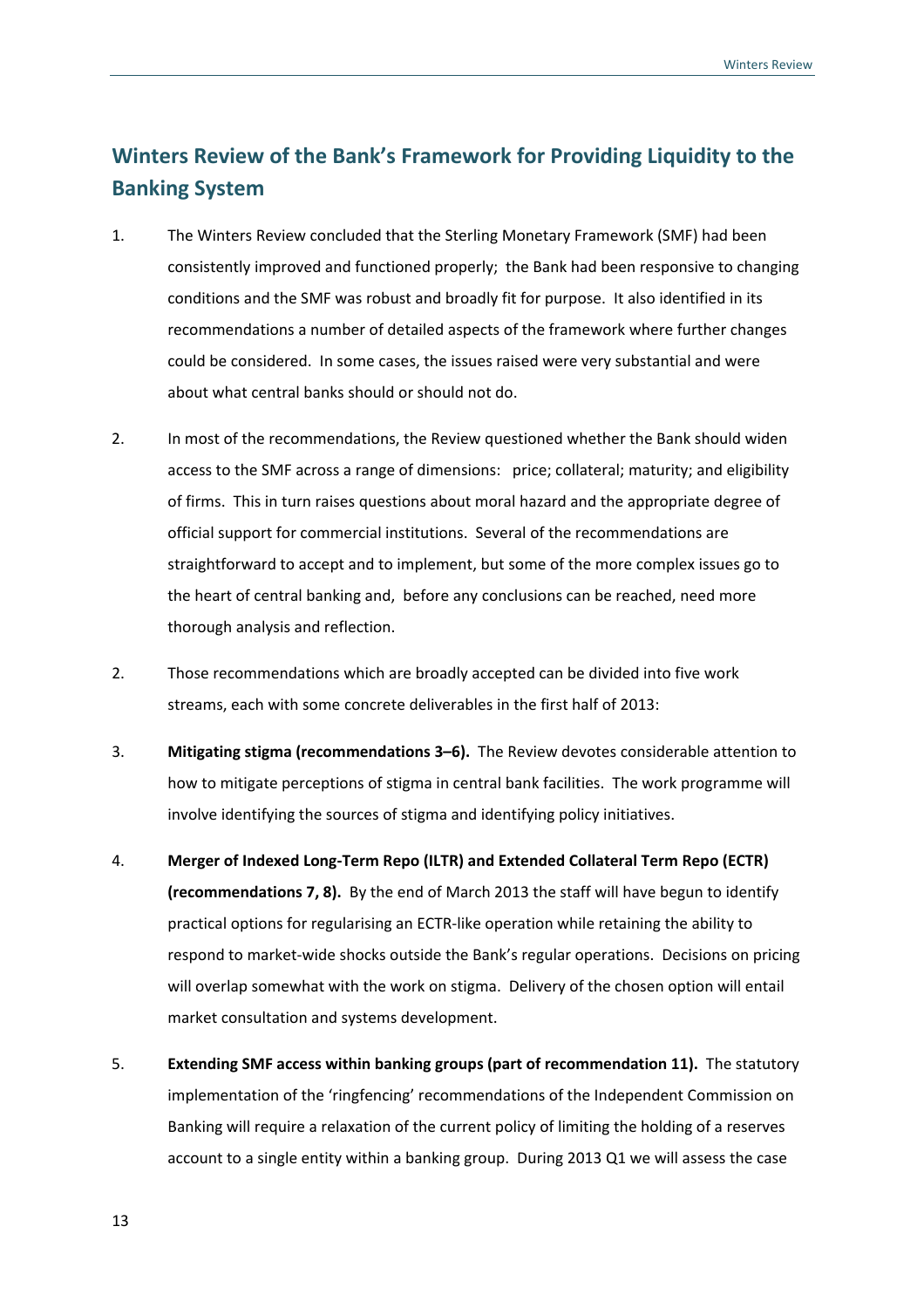for further relaxing this rule, identifying governing principles, and practical implementation.

- 6. **Collateral eligibility (part of recommendation 9).** The Bank accepts the principle of accepting as Discount Window Facility (DWF)‐level collateral all assets that play a material role in supporting provision of core financial services to the UK real economy by SMF-eligible firms. Assuming that any obstacles to extending eligibility can be overcome, the Bank will design and implement a risk management framework for such collateral in 2013 H2. Over the longer term the Bank will continue to monitor the balance sheets of commercial banks and review its collateral eligibility framework in response.
- 7. **Governance (recommendations 15–22).** New governance arrangements setting out a framework for engagement between the Bank's Executive and both the MPC and FPC with regard to the Bank's SMF have been agreed. The possible shape of a process for an annual review by external stakeholders is also under consideration. Processes to clarify internal governance arrangements have been agreed and implemented where possible since the Review was published. For example, a new Operations Committee, chaired by a Deputy Governor, has been established. All of these structures will be subject to periodic review by Court.
- 8. Longer‐term work in the following three areas will begin in the second half of 2013:
- 9. **Non‐bank membership of SMF (part of recommendation 11).** Although the Bank agrees that it should have the capacity, if warranted, to extend ELA to individual non‐bank institutions (see Plenderleith recommendation 26), it is not agreed that membership should be extensively widened in general. The Bank plans to assess the evolution of bank/non‐bank financing to understand how the provision of finance to the economy is changing. It also plans to identify the main activities of different parts of the shadow banking system – and the extent to which they overlap with the three key banking services that Winters discusses in his Review, namely intermediation between savers and borrowers, providing payment services, and providing risk management services.
- 10. **Market maker of last resort (recommendation 12) and maturity transformation (recommendation 10).** These are the furthest removed from the the role of a central bank in normal conditions. While such operations can be desirable in particular circumstances – as demonstrated by the Bank acting as a backstop market maker in corporate bonds in 2009 – the expectation that a central bank will perform them can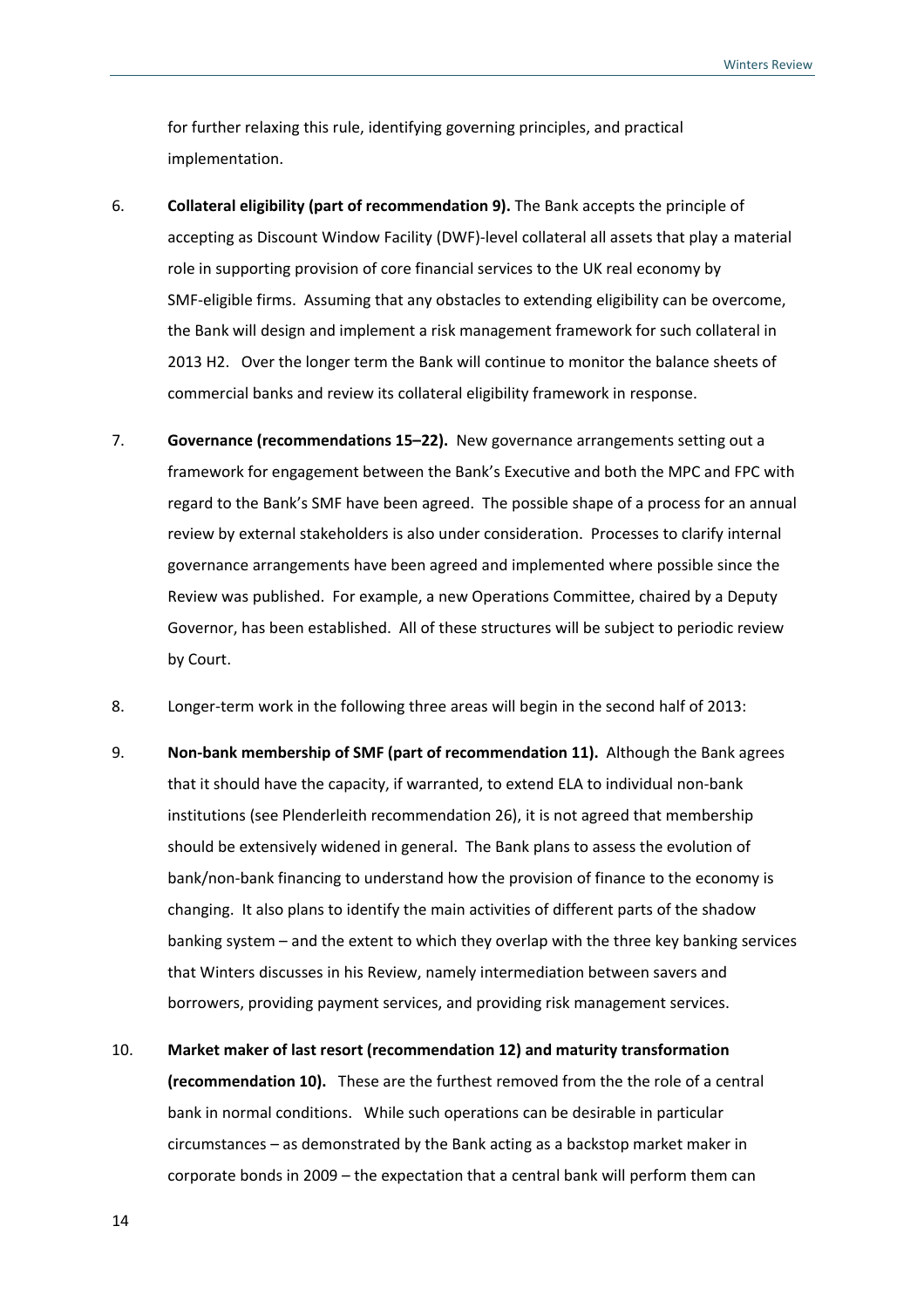create distortions in markets during normal times. The principles guiding such roles need therefore to be considered carefully.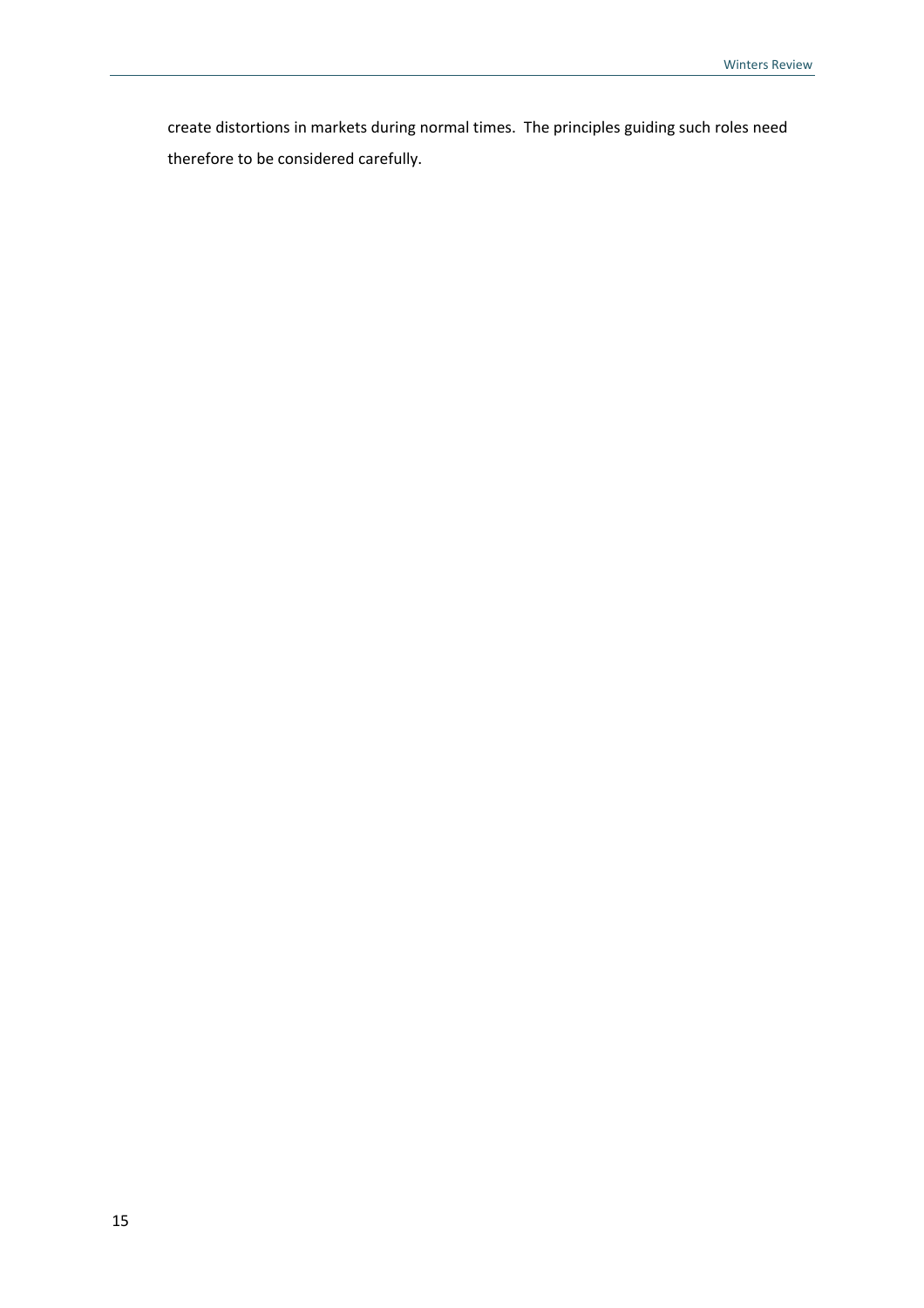#### **Summary of responses to Winters Review**

Category descriptions: **1)** Implemented or implemented forthwith; **2)** Intend to implement but will require further planning.; **3)** Further analysis is required to assess the merits and drawbacks of the recommendation; **4)** Do not intend to implement, with reasons explaining the difference of view.

| No.             | Recommendation                                                                                                                                                                                                                                                                                                                                                                                     | Category       | <b>Next steps</b>                                                                                                                                                                                                                                                                              |
|-----------------|----------------------------------------------------------------------------------------------------------------------------------------------------------------------------------------------------------------------------------------------------------------------------------------------------------------------------------------------------------------------------------------------------|----------------|------------------------------------------------------------------------------------------------------------------------------------------------------------------------------------------------------------------------------------------------------------------------------------------------|
|                 | <b>MONETARY POLICY AND RESERVES</b>                                                                                                                                                                                                                                                                                                                                                                |                |                                                                                                                                                                                                                                                                                                |
| 1               | The Bank should consider returning to a reserves averaging<br>approach in future, but this is not critical. As monetary policy is<br>normalised, Court should ensure the Executive evaluates the<br>relevant factors in deciding whether to move away from the current<br>floor regime.                                                                                                            | $\overline{2}$ | Agreed. A return to reserves averaging is planned. But this will<br>be reviewed when market prices suggest a rise in Bank Rate is<br>expected in the near-term.                                                                                                                                |
| $\overline{2}$  | If the Bank decides to return to reserves averaging, it should<br>maintain a system of voluntary reserves setting, that places a<br>burden on the banks to assess the level of reserves required for the<br>proper functioning of the payments and other interbank systems.                                                                                                                        | 2              | Agreed. If there is a return to reserves averaging.                                                                                                                                                                                                                                            |
| 11 <sub>b</sub> | The Bank should also specifically consider whether the restriction of<br>only one legal entity per group accessing the full range of Sterling<br>Monetary Framework (SMF) facilities is reasonable. This will be<br>particularly relevant in future in the case of non-ring fenced banks.                                                                                                          | $\overline{2}$ | During 2013 Q1, the Bank will evaluate the case for changing this<br>rule. It is already clear that the statutory implementation of the<br>Independent Commission on Banking report is likely to require a<br>change.                                                                          |
|                 | <b>LIQUIDITY INSURANCE</b>                                                                                                                                                                                                                                                                                                                                                                         |                |                                                                                                                                                                                                                                                                                                |
| 3               | The Bank should consider changes to its Discount Window Facility<br>(DWF) to make it more accessible to banks. This could include:<br>removing the on-the-day conditions to borrowing in favour of<br>continuous assessment; increasing the certainty of available funds;<br>and reducing pricing. In particular, the Bank should rely less on<br>penal pricing as a means to manage moral hazard. | $\overline{2}$ | By the end of 2013 Q2, the Bank will: analyse the potential root<br>causes of stigma; gather evidence for the relative importance of<br>each potential cause; and assess the effectiveness of the possible<br>reforms to the SMF in addressing those causes, including a<br>review of pricing. |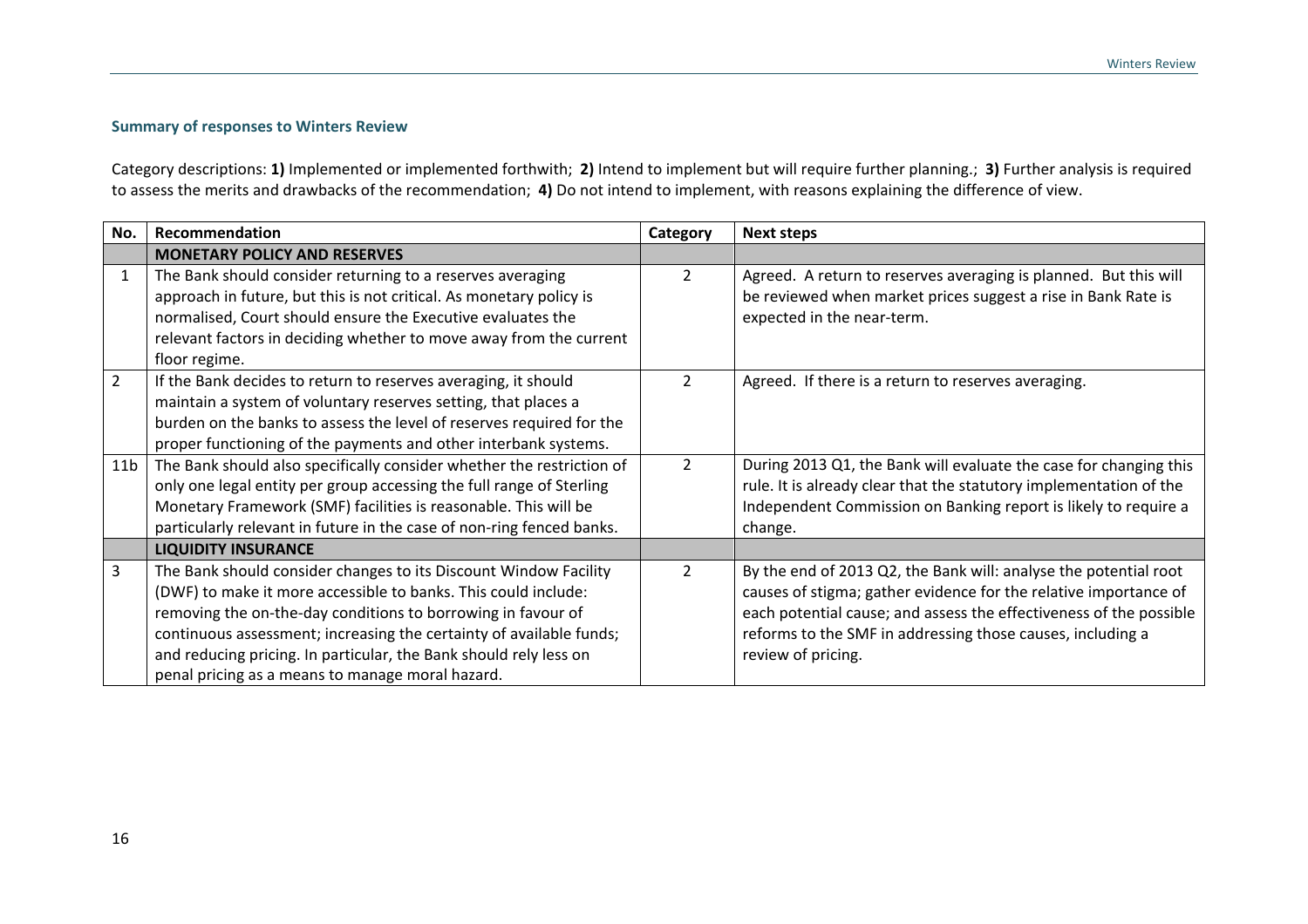| No.            | Recommendation                                                                                                                                                                                                                                                                                                                                   | Category       | <b>Next steps</b>                                                                                                                                                                                                                    |
|----------------|--------------------------------------------------------------------------------------------------------------------------------------------------------------------------------------------------------------------------------------------------------------------------------------------------------------------------------------------------|----------------|--------------------------------------------------------------------------------------------------------------------------------------------------------------------------------------------------------------------------------------|
| 4              | The Bank should further consider concrete action to reduce any<br>remaining reluctance of banks to use the DWF. The best way to<br>accomplish this would be to regularise its use so that crisis usage is<br>less visible and, hence, less stigmatised.                                                                                          | 3              | Any move to regularising use would depend on the results of the<br>workstream under recommendation 3.                                                                                                                                |
| 5              | The Bank should also consider moving to a pricing structure for the<br>DWF that incorporates payment of an upfront premium reflecting<br>the value of the insurance being provided to the banks.                                                                                                                                                 | 3              | See response to recommendation 3 . The Bank will need to align<br>with the work on the Liquidity Coverage Ratio by the Basel<br>Committee on Banking Supervision, and its interaction with<br>facilities of central banks generally. |
| 6              | In addition to the above changes, the Bank could consider having a<br>second tier DWF, which would provide liquidity against pre-<br>positioned collateral on less generous terms, to deal with cases<br>where the Bank's Risk Management Division had determined that<br>more rigorous monitoring of drawings was necessary.                    | 3              | See response to recommendation $3$ – whether this is needed<br>depends on decisions to be made on other options and the<br>experience of other central banks that have tried this.                                                   |
| $\overline{7}$ | The Bank should consider regularising facilities such as the Extended<br>Collateral Term Repo (ECTR) that are currently exceptional. It might<br>do this by combining the ECTR with the Indexed Long-Term Repo<br>(ILTR) Facility to create a regular auction facility allowing banks to<br>access term funding against a wider collateral pool. | $\overline{2}$ | Agreed. The Bank will begin assessing alternative options during<br>2013 Q1.                                                                                                                                                         |
| 8              | There may be merit, nevertheless, in retaining an ECTR-type<br>operation that could be used to respond to a market-wide shock<br>from an external source (e.g. acts of God, disintegration of the Euro<br>zone).                                                                                                                                 | $\overline{2}$ | Agreed. The operational question is whether to deliver this<br>within the ILTR framework (by adjusting pricing/term) or have a<br>separate facility (as now). To be assessed on same timetable as<br>recommendation 7.               |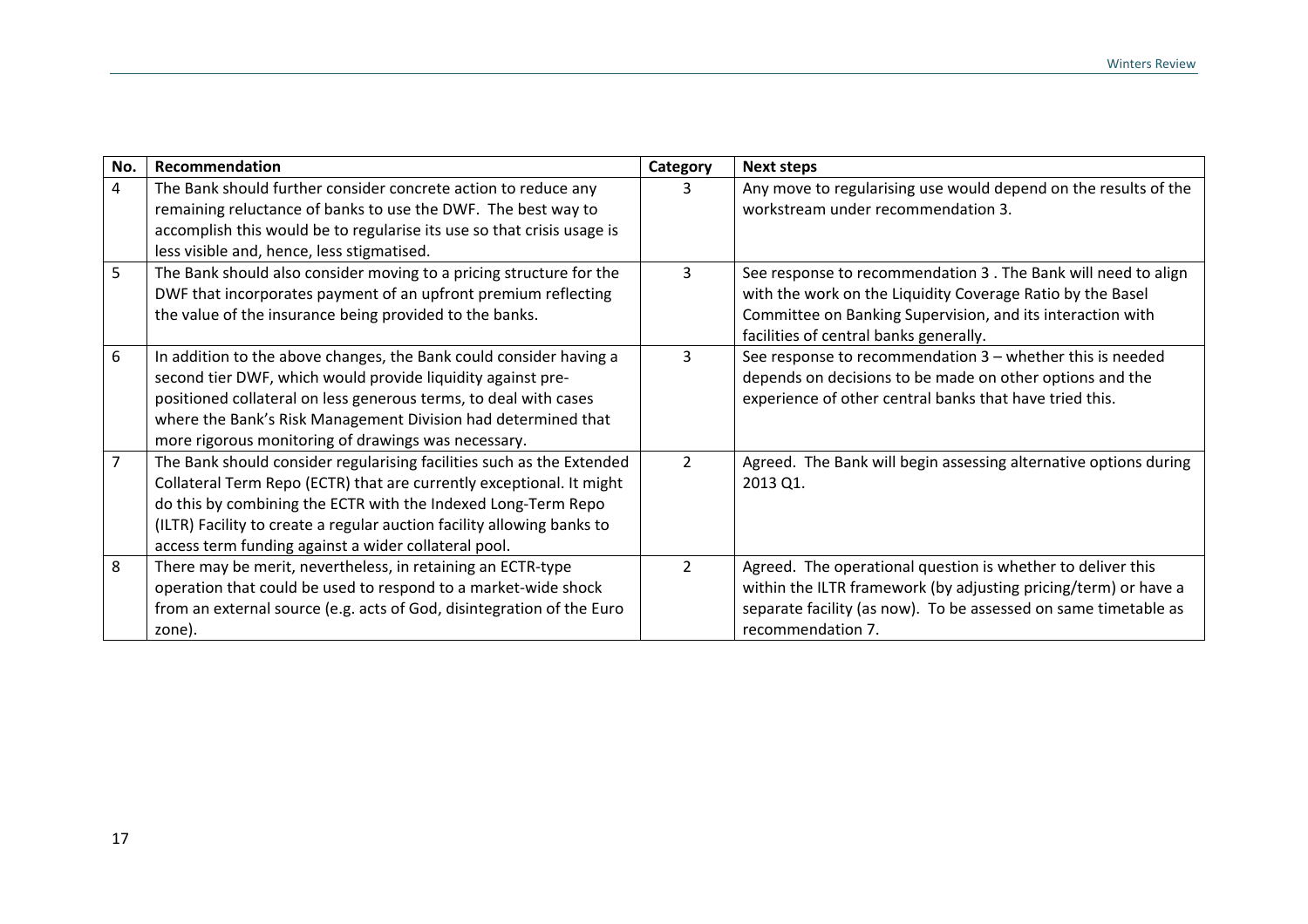| No. | Recommendation                                                                                                                                                                                                                                                                                                                                                                                                                                                                                                                 | Category | <b>Next steps</b>                                                                                                                                                                                                                                                                                                                                                                                                                                                                                                                                                                                                                                  |
|-----|--------------------------------------------------------------------------------------------------------------------------------------------------------------------------------------------------------------------------------------------------------------------------------------------------------------------------------------------------------------------------------------------------------------------------------------------------------------------------------------------------------------------------------|----------|----------------------------------------------------------------------------------------------------------------------------------------------------------------------------------------------------------------------------------------------------------------------------------------------------------------------------------------------------------------------------------------------------------------------------------------------------------------------------------------------------------------------------------------------------------------------------------------------------------------------------------------------------|
| 9   | The Bank should continue to broaden the range of eligible collateral<br>for its DWF and other facilities beyond the substantial portion of<br>bank assets already allowed. Criteria for broader eligibility should<br>focus on the Bank's policy objectives of financial stability and<br>preventing disruptions to payment and settlement services provided<br>to the wider economy, not merely the assets held by banks and, as<br>such, might include allowing drawn revolving credit facilities as<br>eligible collateral. | 3        | By the end of 2013 Q2, the Bank will establish what obstacles<br>there are to risk-managing collateral taking the form of drawn<br>revolving credit facilities, within the Bank's appetite for financial<br>risk. Depending on whether any obstacles can be overcome, the<br>Bank will implement a framework for such collateral in 2013 H2.<br>The Bank will set up regular surveillance of non-eligible assets<br>held by SMF members to identify candidates for further<br>extensions to eligibility from 2014 onwards.                                                                                                                         |
| 10  | The SMF should be more explicit in its role in providing a maturity<br>transformation backstop in extraordinary situations where banks<br>appear likely to curtail their maturity transformation provision to<br>their customers. In order to accomplish this, the Bank might<br>consider whether it should extend the maturity of some of its<br>current facilities or develop other facilities that would give banks the<br>necessary confidence to maintain or extend the term of credit<br>provision.                      | 3        | The explicit purpose of the Bank's liquidity insurance facilities, as<br>set out in its 'Red Book', is to "reduce the cost of disruption to<br>the liquidity and payment services supplied by banks to the UK<br>economy". Its regular ILTR operations have a maturity of 6<br>months. Changing the permanent facilities to provide longer-<br>term support would be a major change to the role of central<br>banks. This is therefore for longer-term review, starting in 2013<br>H2. Meanwhile, the Bank already has the ability to introduce<br>temporary facilities with long maturities, as it has through the<br>Funding for Lending Scheme. |
| 11a | The Bank should consider making certain liquidity facilities in the<br>SMF available to non-banks, including for example central<br>counterparties.                                                                                                                                                                                                                                                                                                                                                                            | 3        | As with recommendation 10, this would be a major change in<br>central banking and is therefore for longer-term review, starting<br>in 2013 H2.                                                                                                                                                                                                                                                                                                                                                                                                                                                                                                     |
| 12  | As an extension of the previous recommendations, the Bank should<br>address more directly its role as a market maker of last resort<br>(MMLR). Structural changes to the ways markets operate and the<br>role of banks in markets may call for the Bank to make its MMLR<br>actions more predictable and consistent.                                                                                                                                                                                                           | 3        | The Bank has acted as MMLR in selected markets during the<br>recent crisis and set out some principles for doing so. <sup>2</sup> But<br>making this part of the permanent framework is for longer-term<br>review, starting in 2013 H2.                                                                                                                                                                                                                                                                                                                                                                                                            |

<sup>2</sup> See Tucker, P (2009) 'Speech at the Bank of Japan 2009 International Conference, Financial System and Monetary Policy: Implementation', Tokyo, 27‐28 May 2009, available at http://www.bankofengland.co.uk/publications/Documents/speeches/2009/speech390.pdf.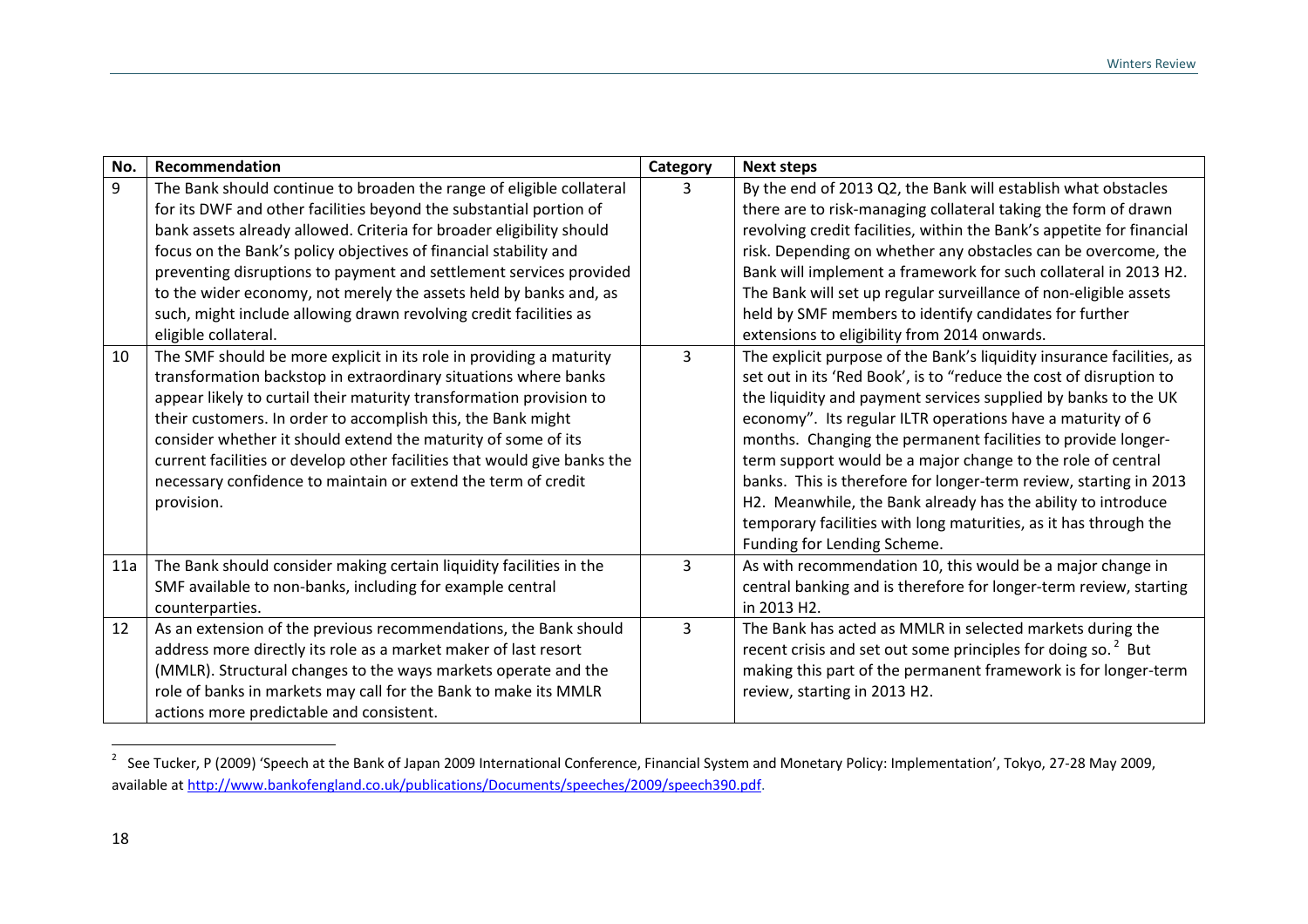| No. | Recommendation                                                                                                                                                                                                                                                                                                                                                                                                                                     | Category       | <b>Next steps</b>                                                                                                                                                                                                                                                                |
|-----|----------------------------------------------------------------------------------------------------------------------------------------------------------------------------------------------------------------------------------------------------------------------------------------------------------------------------------------------------------------------------------------------------------------------------------------------------|----------------|----------------------------------------------------------------------------------------------------------------------------------------------------------------------------------------------------------------------------------------------------------------------------------|
| 13  | The Bank should coordinate policies closely with the Financial<br>Services Authority (FSA) / Prudential Regulation Authority (PRA) and<br>other domestic and international bodies to the greatest extent<br>possible such that policy actions the Bank pursues to encourage<br>acceptance of Bank liquidity facilities are not effectively offset or<br>rendered redundant by the actions of others.                                               | $\overline{2}$ | Agreed. See response to recommendation 3. The PRA will be<br>part of the Bank making liaison between prudential supervisors<br>and liquidity providers easier than in the past decade or so. The<br>Bank stands ready to escalate issues with other authorities as<br>necessary. |
| 14  | As an overarching recommendation, the Bank should avoid<br>constructive ambiguity in its published framework. Specifically, it<br>could provide even greater clarity upfront about the terms on which<br>it would expect to provide liquidity insurance in a range of<br>circumstances.                                                                                                                                                            | 4              | The Bank will make sure that the Sterling Monetary Framework<br>remains one of most transparent regimes globally.                                                                                                                                                                |
|     | <b>GOVERNANCE</b>                                                                                                                                                                                                                                                                                                                                                                                                                                  |                |                                                                                                                                                                                                                                                                                  |
| 15  | The formal arrangements around internal governance could usefully<br>be clarified. While the Governor must retain the final say, he should<br>be required to formally seek the views of his Deputies and those<br>Deputies should be required to record any dissenting views. Minutes<br>should be taken and reviewed by Court, although not disclosed for<br>some time. Court should assure that these consultative processes<br>are carried out. | $\mathbf{1}$   | Agreed. A new Operations Committee began meeting in<br>February 2013, comprising relevant members of the Executive<br>and chaired by a Deputy Governor. Minutes and papers of this<br>Committee will be made available to Court.                                                 |
| 16  | The Court should regularly assess the efficiency of decision-making<br>around issues relating to the SMF to ensure that the right issues are<br>raised to senior management for a decision, with a balanced set of<br>views and options, and that appropriate accountability is in place<br>throughout the organisation for decisions taken in the process<br>leading up to this.                                                                  | $\overline{2}$ | Agreed. An annual review process will be put in place with the<br>first review during 2014.                                                                                                                                                                                      |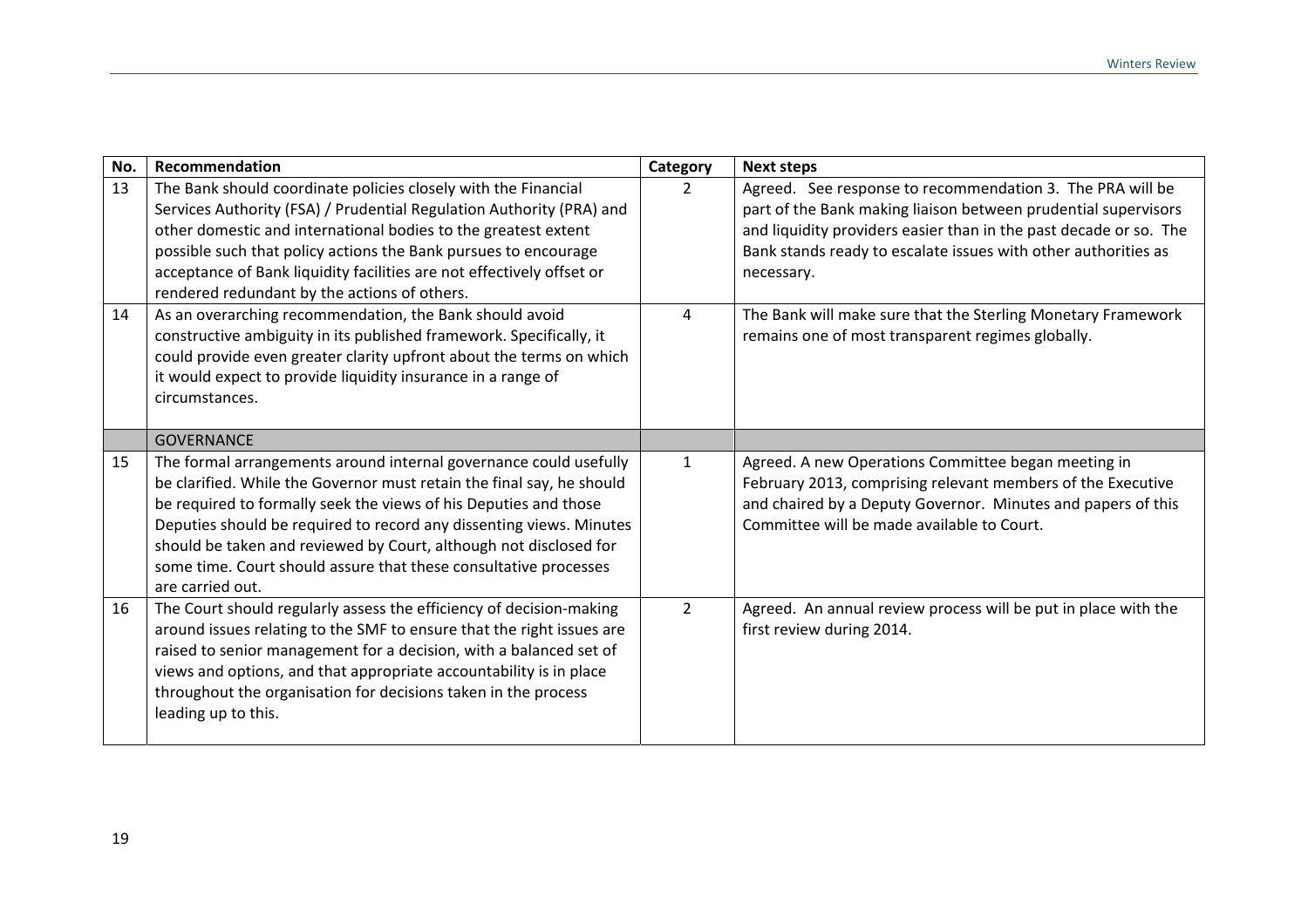| No. | Recommendation                                                                                                                                                                                                                                                                                                                                                 | Category       | <b>Next steps</b>                                                                                                                                                                                                                                                           |
|-----|----------------------------------------------------------------------------------------------------------------------------------------------------------------------------------------------------------------------------------------------------------------------------------------------------------------------------------------------------------------|----------------|-----------------------------------------------------------------------------------------------------------------------------------------------------------------------------------------------------------------------------------------------------------------------------|
| 17  | Consideration should be given to the establishment of a regular<br>forum at which the Governors of the Bank meet key stakeholders in<br>the Bank's liquidity operations. For example, the Governors, the<br>Chancellor and/or senior HMT representative and the chair of Court<br>might meet annually to discuss current issues around liquidity<br>provision. | 3              | The Bank will need different processes for consulting different<br>stakeholders. Options will be discussed in 2013 H1.                                                                                                                                                      |
| 18  | Some thought should be given to the appropriate level of capital for<br>the Bank.                                                                                                                                                                                                                                                                              | 3<br>(2014 H1) | The amount of capital on the Bank's balance sheet is ultimately a<br>matter for the Government as sole shareholder. The Bank will<br>consider the issues in the light of changes to its operations<br>generated by these Reviews and, if necessary, consult HM<br>Treasury. |
| 19  | The roles of the MPC and the FPC in relation to the design and<br>implementation of the Bank's SMF should be clarified.                                                                                                                                                                                                                                        | $\mathbf{1}$   | Agreed. Implemented. Protocols have been agreed with each<br>policy committee and will be reviewed annually.                                                                                                                                                                |
| 20  | The FPC and the MPC have clear interests in aspects of the Bank's<br>liquidity operations. The Review suggests that it would be useful for<br>the FPC to provide as much clarity as possible to the Executive over<br>its views regarding the Bank's provision of liquidity insurance.                                                                         | $\mathbf{1}$   | Agreed. A governance framework was established under<br>recommendation 19.                                                                                                                                                                                                  |
| 21  | The MPC should continue to have authority over any operations<br>intended primarily to influence monetary conditions. And it should<br>be informed of the implications for monetary conditions of other<br>liquidity operations, and have the opportunity to express views on<br>such operations if those implications were likely to be material.             | $\mathbf{1}$   | Agreed. A governance framework was established under<br>recommendation 19.                                                                                                                                                                                                  |
| 22  | The processes described above will require a high level of<br>communication and cooperation between the Executive, the MPC<br>and the FPC regarding the Bank's liquidity operations. Court should<br>be responsible for ensuring the proper communication and<br>coordination channels are in place.                                                           | $\overline{2}$ | Agreed. An annual review process will be put in place with the<br>first review during 2014.                                                                                                                                                                                 |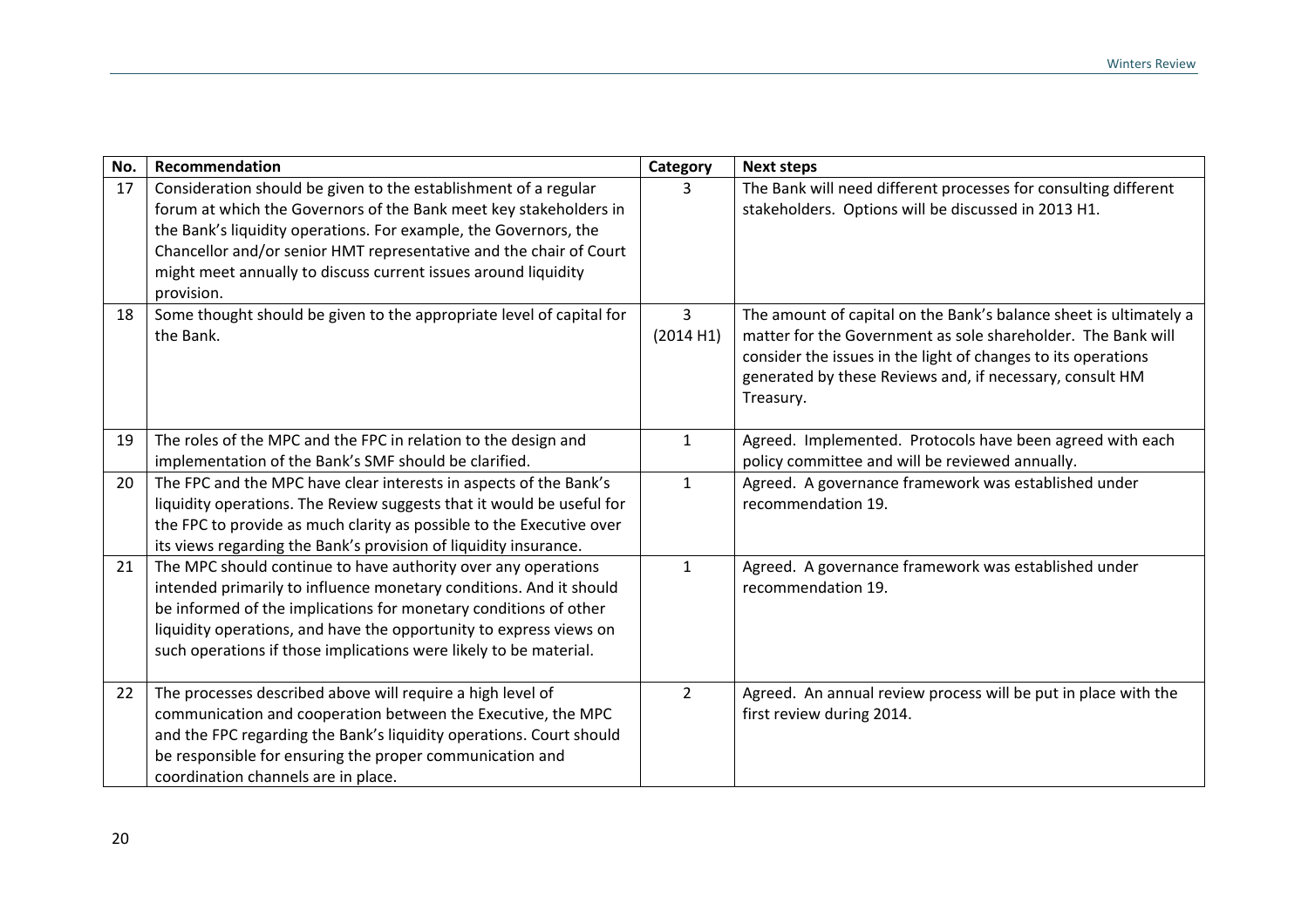### **Stockton Review of the Monetary Policy Committee's Forecasting Capability**

- 1. The Stockton Review considered the forecasting capabilities of the Monetary Policy Committee (MPC), including the adequacy of the discussions and analysis that constitute its forecasting process, and the ways in which the Committee's forecasts are communicated externally. The Review concluded that the forecast process and associated forecasting tools were fundamentally sound. But it also suggested there was scope for improvement, particularly in terms of increasing the transparency with which key features of the MPC's forecasts are communicated to the public and in enhancing the role the forecast process plays in informing the Committee's monetary policy decisions.
- 2. The MPC has discussed the options identified in the Stockton Review and this response reflects those discussions. There is considerable enthusiasm to take forward many of the options and ideas contained in the Review and the Bank is committed to implementing material changes both to the internal forecast process and to the way in which the forecast (and policy considerations) are communicated externally, primarily through the MPC's quarterly *Inflation Report*.
- 3. Many of these intended changes are grouped around three broad themes. Some of these improvements will take some time to implement and more details on the individual changes will be provided as the preparatory work develops.
- 4. **Providing greater transparency about the MPC's forecasts (options 6, 12, 13, 14, 16, 19‐ 21).** The *Inflation Report* will provide greater transparency about the MPC's forecasts. In particular, it will contain more detailed information about the key judgements and assumptions underlying the Committee's economic forecasts. Wherever possible, these judgements will be quantified and accompanied by sensitivity (scenario) analysis, illustrating the possible implications if the economy evolves differently from that implied by these central judgements. These judgements will be assessed retrospectively as part of an enhanced forecast performance evaluation process. In addition, a number of changes will be made to the way in which information about the MPC's forecast distributions is communicated.
- 5. **Enhancing the role of monetary policy analysis in the forecast process (options 10, 12 and 16).** The forecast process will be adjusted to give greater weight and attention to the various monetary policy issues raised by the evolving economic outlook. This, for example,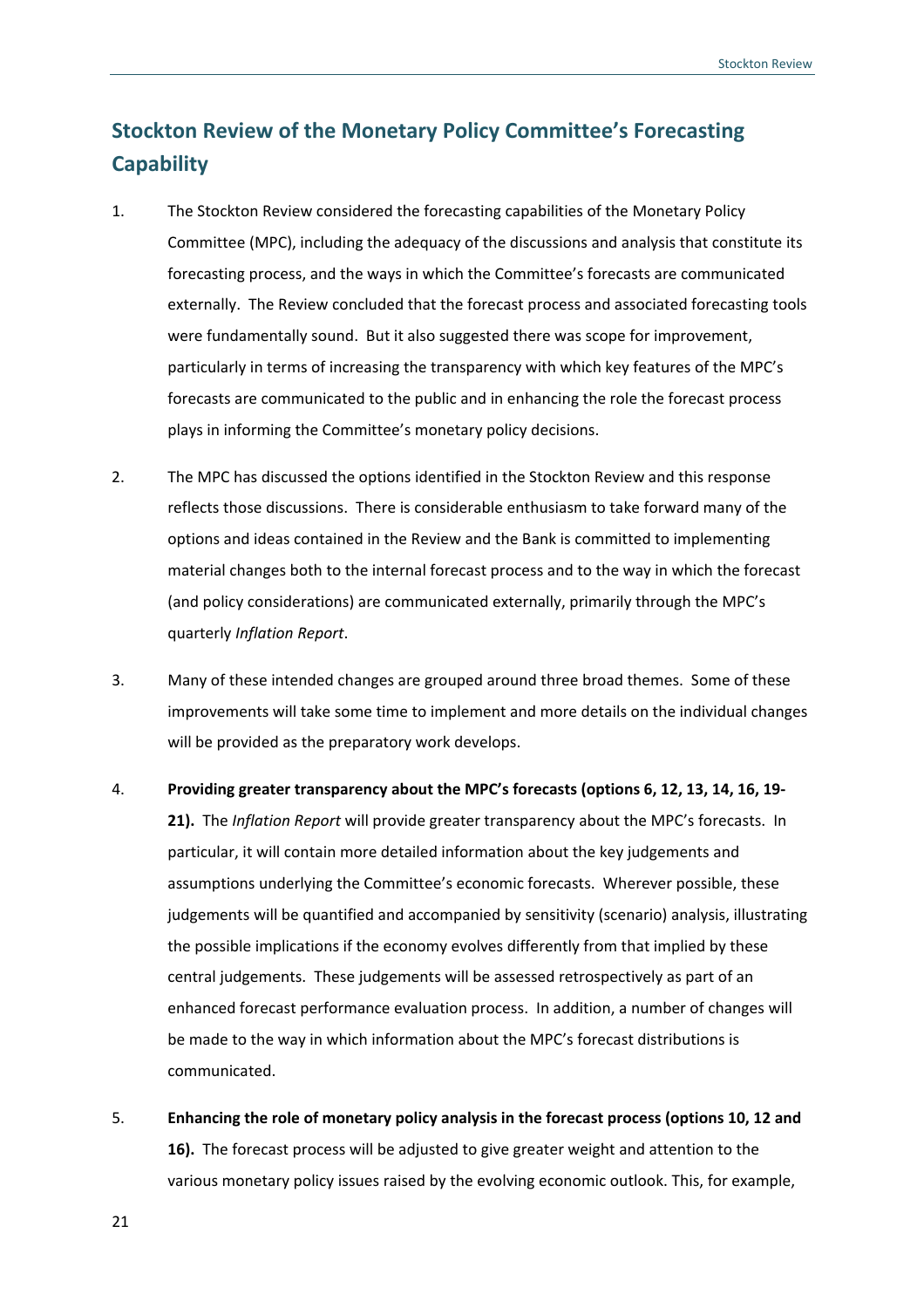includes policy issues such as: how quickly should the MPC try to bring inflation back to target in different economic circumstances; and what are the relative risks of providing too little versus too much monetary stimulus in a given environment? Initially, this change will have most impact on the Committee's internal discussions but, over time, it is likely to be reflected in the *Inflation Report* and in other forms of external communications.

- 6. **Exposing MPC's forecasts to increased challenge (options 4, 7, 9 and 18).** The forecast process will be adjusted such that the Committee's judgements and forecasts are exposed to greater challenge, both from within and from outside the Bank. There will be an enhanced role for Bank staff who are expert in particular topics to challenge the Committee's thinking. And the forecast process will be adjusted to give greater weight to external forecasts and views.
- 7. The one area in which the broad thrust of the Stockton Review will not be followed is **increasing the weight and attention given to individual MPC members' views (options 5, 15, 17).** Individual members' views are already fully taken into account and are a key part of deciding on the MPC's collective forecast. As was stressed in the Stockton Review, the deliberative nature of the forecast discussions used to generate the MPC's collective forecast has significant value. And there are considerable benefits to the quarterly *Inflation Report* and the projections continuing to focus on the best collective judgement of the MPC, rather than highlighting relatively small differences between individual members.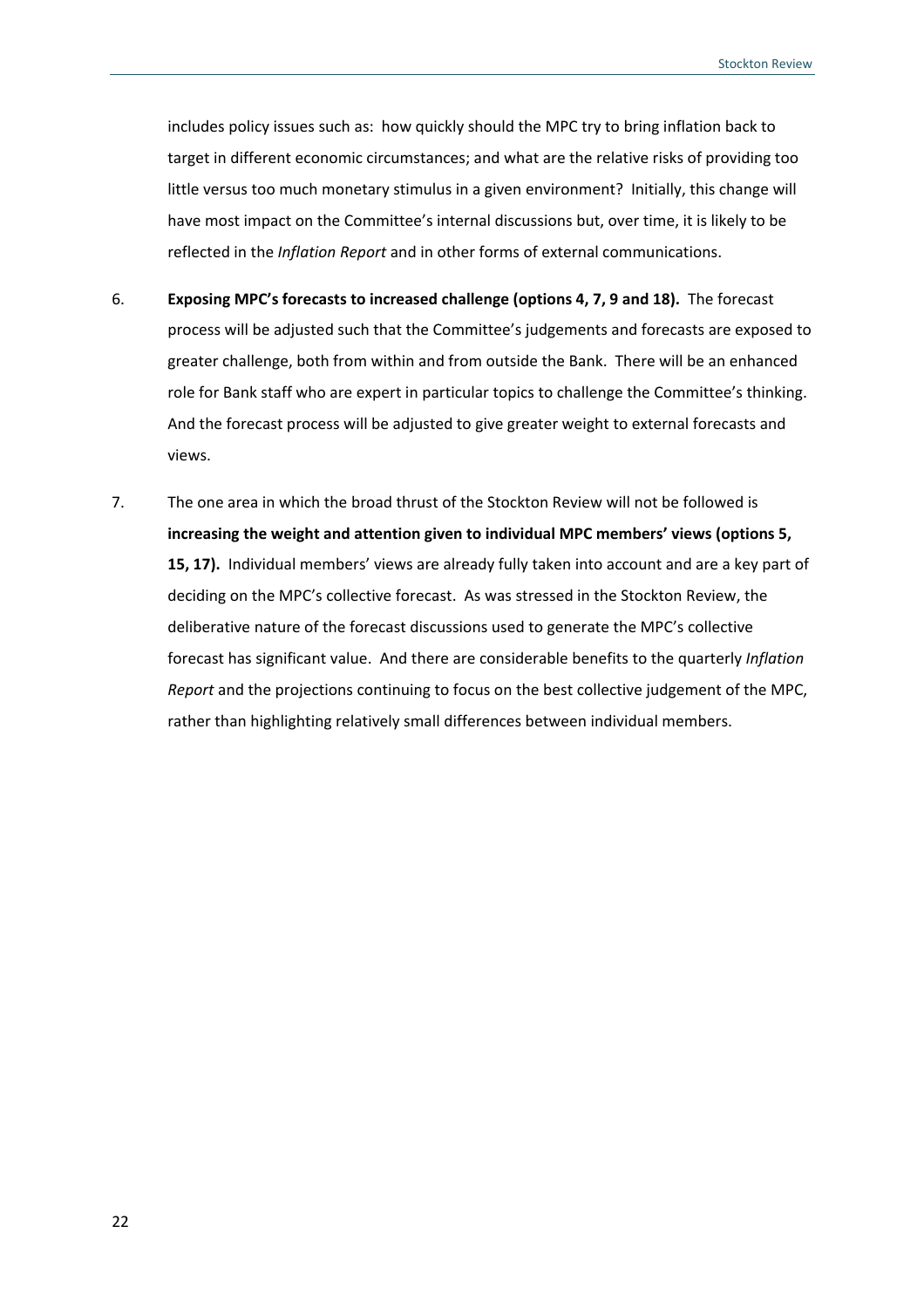#### **Summary of responses to Stockton Review**

Category descriptions: **1)** Implemented or implemented forthwith; **2)** Intend to implement but will require further planning; **3)** Further analysis is required to assess the merits and drawbacks of the recommendation; **4)** Do not intend to implement, with reasons explaining the difference of view.

| No. | Option                                                        | Category       | <b>Next steps</b>                                                 |
|-----|---------------------------------------------------------------|----------------|-------------------------------------------------------------------|
|     | PROVIDING GREATER TRANSPARENCY ABOUT THE MPC'S                |                |                                                                   |
|     | <b>FORECASTS</b>                                              |                |                                                                   |
|     | At some point in the forecast process, canvass individual MPC | 4              | No change from current practice is planned. Individual            |
|     | members for their forecasts of real GDP growth and inflation. |                | members' views are already fully taken into account and are the   |
|     |                                                               |                | key determinant of the Committee's collective forecast. There     |
|     |                                                               |                | are considerable advantages in continuing to focus on the best    |
|     |                                                               |                | collective judgement of the Committee as a whole.                 |
| 6   | Develop richer and more systematic internal processes for     | $\overline{2}$ | An enhanced forecast evaluation process will be developed,        |
|     | evaluating outturns against the forecast.                     | (2013 H2)      | linked to a retrospective evaluation of the (quantified) central  |
|     |                                                               |                | judgements shaping the forecast. Some progress should be          |
|     |                                                               |                | possible in time for the annual forecast evaluation exercise,     |
|     |                                                               |                | which will be published in the August 2013 Inflation Report.      |
| 12  | Consider publishing some alternative scenarios.               | $\overline{2}$ | This will be implemented in conjunction with the change to        |
|     |                                                               | (2013 H2)      | provide more information about the key central judgements         |
|     |                                                               |                | underlying the Committee's forecasts and an analysis of the       |
|     |                                                               |                | possible implications if the economy evolves differently to those |
|     |                                                               |                | central judgements.                                               |
| 13  | Provide greater detail about the consensus forecast.          | $\overline{2}$ | This will be implemented as part of the change to provide         |
|     |                                                               | (2013 H2)      | quantified information about the key central judgements           |
|     |                                                               |                | underlying the Committee's forecasts.                             |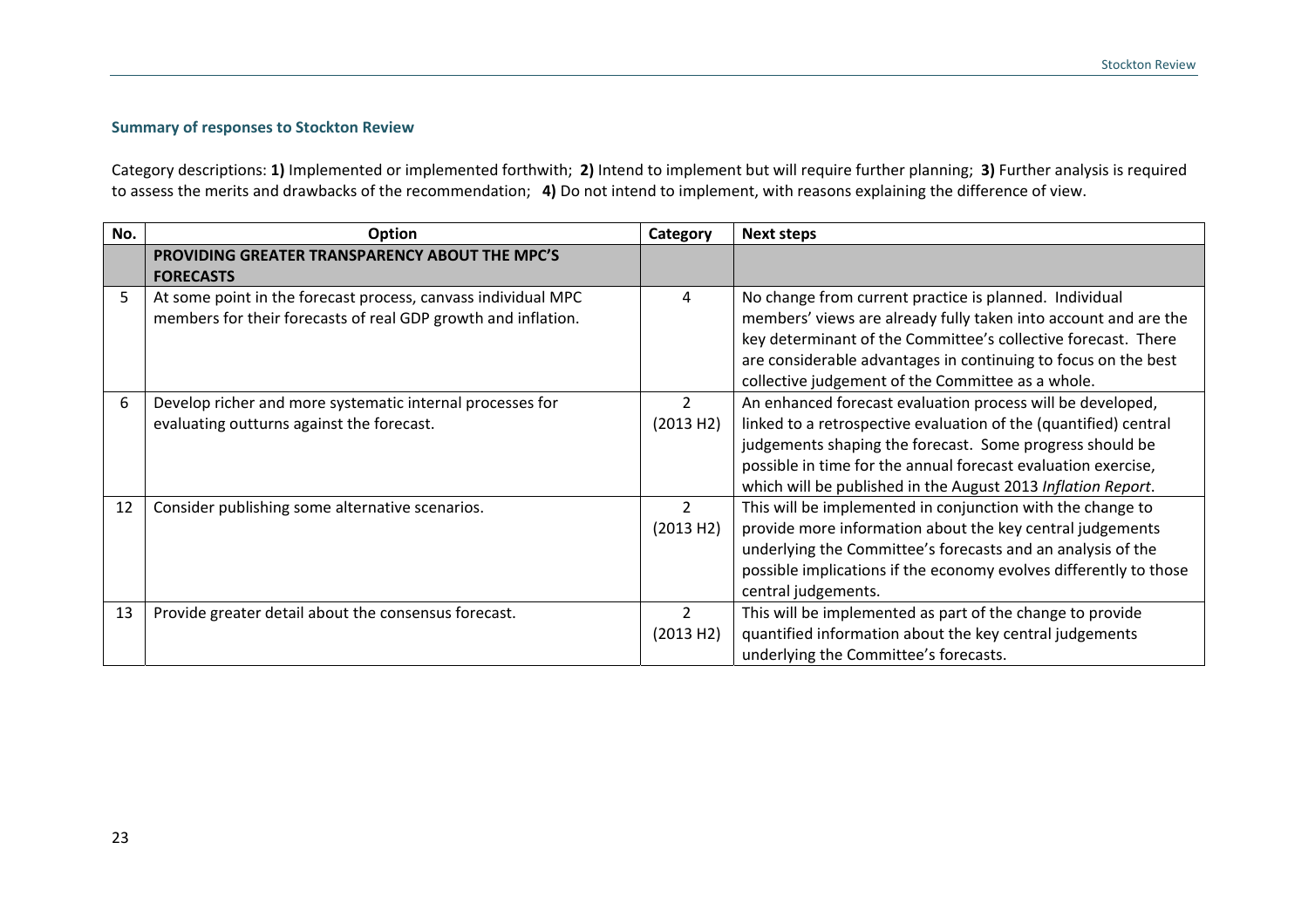| No. | Option                                                                                                     | Category       | <b>Next steps</b>                                                              |
|-----|------------------------------------------------------------------------------------------------------------|----------------|--------------------------------------------------------------------------------|
| 14  | Expand the forecast evaluation exercise currently published in the                                         | $\overline{2}$ | See response to option 6. An enhanced forecast evaluation                      |
|     | Inflation Report to include a fuller discussion of how outturns have                                       | (2013 H2)      | process will be developed, linked to a retrospective evaluation of             |
|     | differed from expectations.                                                                                |                | the (quantified) central judgements shaping the forecast.                      |
| 15  | Consider publishing a summary of the individual forecasts of the                                           | $\overline{4}$ | See response to option 5: no change from current practice is                   |
|     | MPC members as a supplement to the fan charts in the Inflation                                             |                | planned. Individual members' views are already fully taken into                |
|     | Report.                                                                                                    |                | account and are the key determinant of the Committee's<br>collective forecast. |
| 16  | Consider increasing communication about the outlook for policy as                                          | 3              | No firm decision has been reached at this stage on the provision               |
|     | part of the forecast process.                                                                              | (2013 H2)      | of information concerning the possible future path of monetary                 |
|     |                                                                                                            |                | policy. This recommendation will be reviewed as part of the                    |
|     |                                                                                                            |                | changes intended to support the forecast process giving greater                |
|     |                                                                                                            |                | weight and attention to the monetary policy issues raised by the               |
|     |                                                                                                            |                | evolving economic outlook.                                                     |
| 17  | Consider publishing a vote by MPC members on the forecast in<br>addition to a vote on the policy decision. | 4              | See response to option 5.                                                      |
| 19  | Consider changes to the fan charts. The Bank could reduce the fine                                         | $\overline{2}$ | The way in which information about the MPC's forecast                          |
|     | gradations of the fan chart and add a line for the mean and/or                                             | (2013 H2)      | distributions is communicated will be reviewed. The review will                |
|     | modal forecast. And, some consideration should be given to moving                                          |                | seek to increase the transparency and usefulness of the                        |
|     | away from a continuous quarterly projection and providing                                                  |                | information provided, while preserving the importance that                     |
|     | projections for half years or years.                                                                       |                | economic forecasts should be viewed as probability distributions               |
|     |                                                                                                            |                | rather than point projections.                                                 |
|     |                                                                                                            |                |                                                                                |
|     |                                                                                                            |                | Some initial incremental improvements will be evident in the                   |
|     |                                                                                                            |                | May and August Inflation Reports.                                              |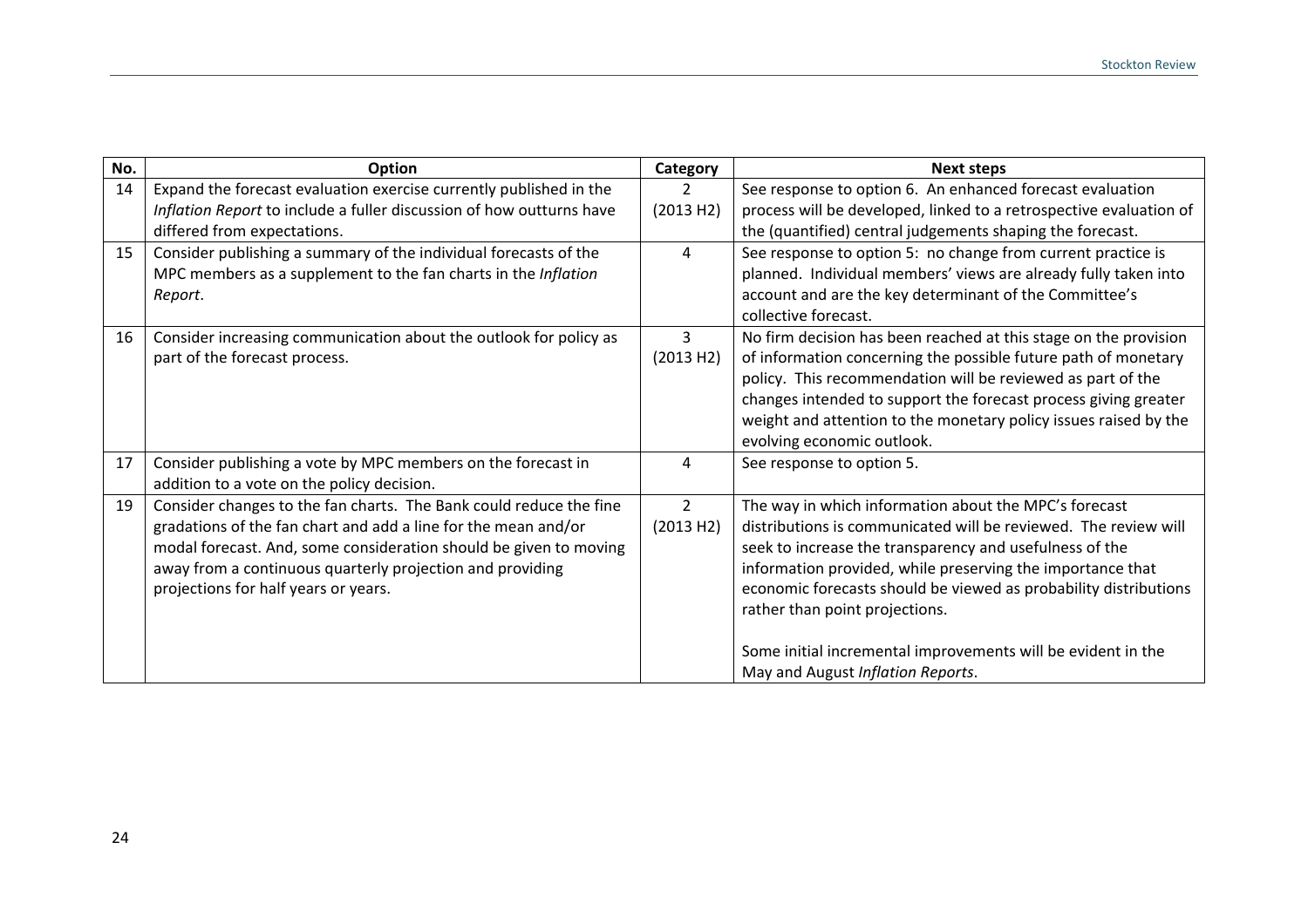| No.            | Option                                                                 | Category       | <b>Next steps</b>                                                  |
|----------------|------------------------------------------------------------------------|----------------|--------------------------------------------------------------------|
| 20             | Consider the creation and publication of cumulative density            | 1              | Cumulative distribution functions were included for the first time |
|                | functions for inflation, the growth rate of real GDP, and the level of |                | in the February 2013 Inflation Report. The precise role and        |
|                | real GDP for a couple or few specified dates.                          |                | format of these charts will be considered over coming forecast     |
|                |                                                                        |                | rounds.                                                            |
| 21             | Publish the supplementary data with the quarterly detail and the       | $\mathbf{1}$   | These data will be published on the Bank's website at the time of  |
|                | probability distribution parameters underlying the fan charts at the   |                | the release of the Inflation Report, with effect from the May      |
|                | time of the release of the Inflation Report rather than a week later.  |                | Report.                                                            |
|                | THE ROLE OF MONETARY POLICY ANALYSIS                                   |                |                                                                    |
| 10             | Analysis of monetary policy options and strategies could be included   | $\overline{2}$ | The forecast process will be altered to give greater weight and    |
|                | routinely in the background materials and briefings prepared by the    | (2013 H2)      | attention to the monetary policy issues raised by the evolving     |
|                | staff for every forecast round.                                        |                | economic outlook. A particular focus will be on any short-run      |
|                |                                                                        |                | trade-offs faced by the Committee between, on the one hand,        |
|                |                                                                        |                | keeping inflation close to the target and, on the other, avoiding  |
|                |                                                                        |                | unnecessary volatility in output and employment.                   |
| 12             | Consider publishing some alternative scenarios.                        | $\overline{2}$ | As above.                                                          |
|                |                                                                        | (2013 H2)      |                                                                    |
| 16             | Consider increasing communication about the outlook for policy as      | 3              | As above.                                                          |
|                | part of the forecast process.                                          | (2013 H2)      |                                                                    |
|                | <b>INCREASING CHALLENGE</b>                                            |                |                                                                    |
| 4              | Produce a staff forecast and present it to the MPC prior to each       | 4              | No change from current practice is planned. Producing a staff      |
|                | Inflation Report.                                                      |                | forecast in addition to the MPC's own forecast risks confusing     |
|                |                                                                        |                | external communication. But the forecast process will be           |
|                |                                                                        |                | adjusted to provide an enhanced role for Bank staff who are        |
|                |                                                                        |                | expert in particular topics to challenge the Committee.            |
| $\overline{7}$ | To promote a more assertive and experienced staff, increase the        | $\overline{2}$ | See response to option 4.                                          |
|                | participation and influence of specialists within [the Monetary        | (2013 H2)      |                                                                    |
|                | Analysis area of the Bank] in the forecast process.                    |                |                                                                    |
| 9              | Contemplate encouraging longer [staff] tenure in positions and less    | $\overline{2}$ | The Bank is concerned to increase staff tenure in a wide range of  |
|                | rotation.                                                              | (2013 H2)      | its activities and will be reviewing its internal processes and    |
|                |                                                                        |                | career offer accordingly.                                          |